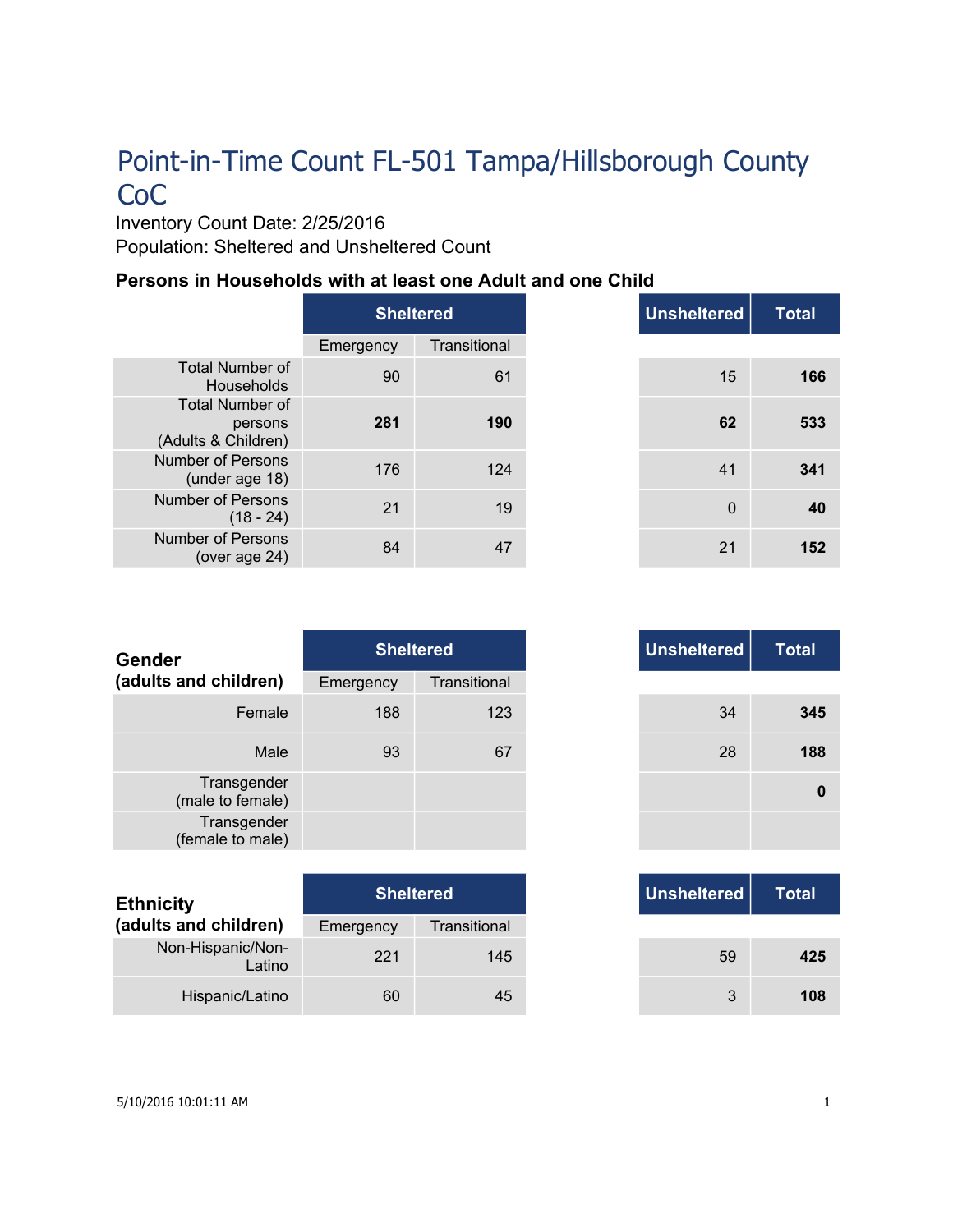| Race                                                |                | <b>Sheltered</b> | <b>Unsheltered</b> |
|-----------------------------------------------------|----------------|------------------|--------------------|
| (adults and children)                               | Emergency      | Transitional     |                    |
| White                                               | 95             | 60               | 9                  |
| <b>Black or African-</b><br>American                | 170            | 114              | 46                 |
| Asian                                               | $\overline{2}$ | $\overline{4}$   | $\mathbf{0}$       |
| American Indian or<br>Alaska Native                 | 1              | 0                | $\mathbf{0}$       |
| Native Hawaiian or<br><b>Other Pacific Islander</b> | 1              | 0                | $\mathbf{0}$       |
| <b>Multiple Races</b>                               | 12             | 12               | 7                  |

| <b>Total</b> | <b>Unsheltered</b> | <b>Sheltered</b> |                |
|--------------|--------------------|------------------|----------------|
|              |                    | Transitional     | าcy            |
| 164          | 9                  | 60               | 95             |
| 330          | 46                 | 114              | 170            |
| 6            | $\boldsymbol{0}$   | 4                | $\overline{2}$ |
| 1            | 0                  | 0                | $\mathbf{1}$   |
| 1            | 0                  | 0                | $\mathbf{1}$   |
| 31           | $\overline{7}$     | 12               | 12             |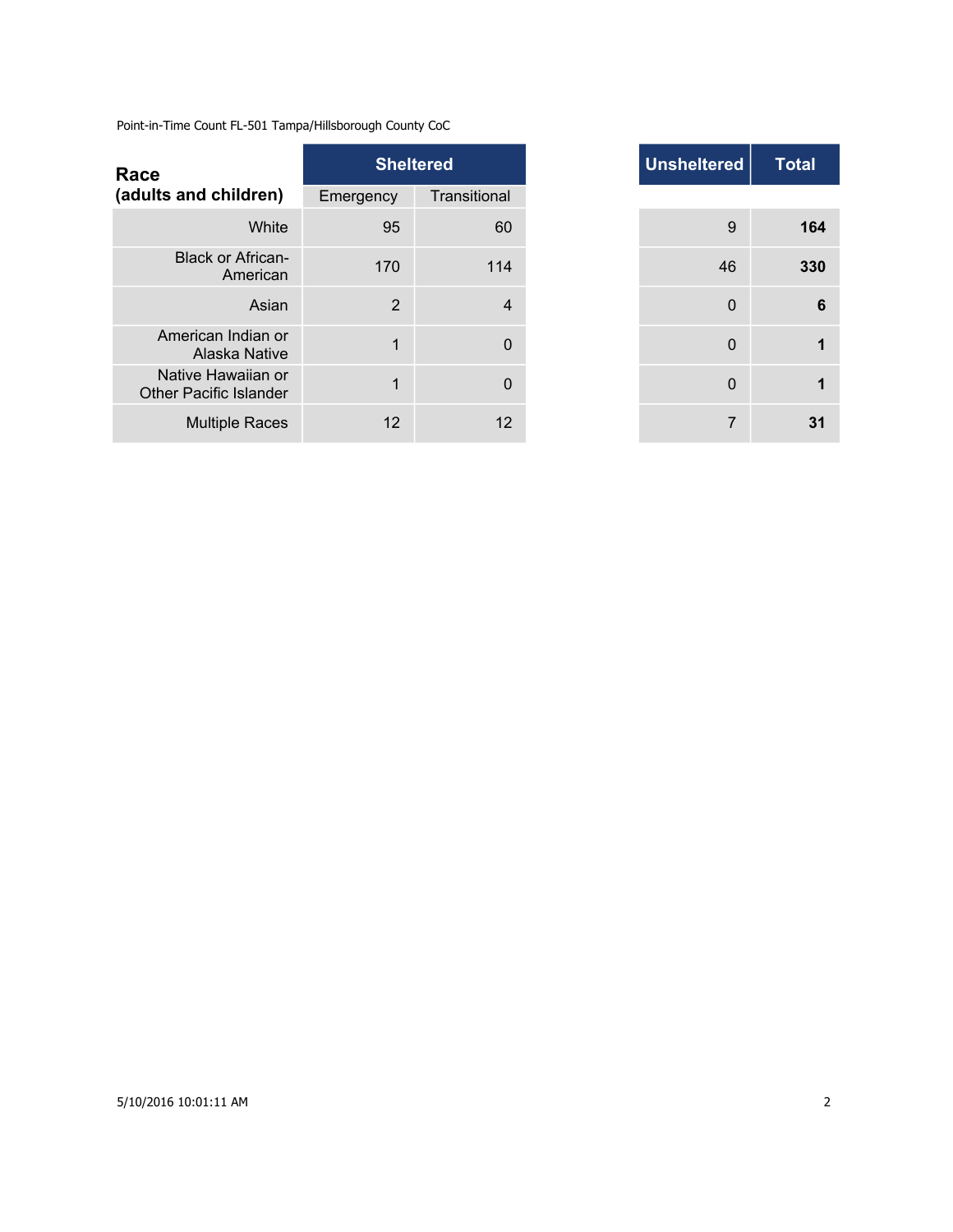# Inventory Count Date: 2/25/2016 Population: Sheltered and Unsheltered Count

# **Persons in Households with only Children**

|                                                   |           | <b>Sheltered</b> |
|---------------------------------------------------|-----------|------------------|
|                                                   | Emergency | Transitional     |
| <b>Total Number of</b><br><b>Households</b>       |           |                  |
| <b>Total Number of</b><br>children (under age 18) | 2         |                  |

| Gender                          |             | <b>Sheltered</b> | <b>Unsheltered</b> |
|---------------------------------|-------------|------------------|--------------------|
| (adults and children)           | Emergency   | Transitional     |                    |
| Female                          | 2           | 0                | 0                  |
| Male                            | $\mathbf 0$ | 0                | 3                  |
| Transgender<br>(male to female) |             |                  |                    |
| Transgender<br>(female to male) |             |                  |                    |

| <b>Ethnicity</b>            |           | <b>Sheltered</b> | Unsheltered |
|-----------------------------|-----------|------------------|-------------|
| (adults and children)       | Emergency | Transitional     |             |
| Non-Hispanic/Non-<br>Latino |           |                  |             |
| Hispanic/Latino             | 2         |                  |             |

|               | <b>Sheltered</b> |
|---------------|------------------|
| ιсγ           | Transitional     |
|               |                  |
| $\mathcal{P}$ |                  |

| <b>Sheltered</b> | Unsheltered |
|------------------|-------------|
| Transitional     |             |
| $\Omega$         |             |
| $\Omega$         |             |
|                  |             |
|                  |             |

|          | <b>Sheltered</b> |
|----------|------------------|
| ٦CV      | Transitional     |
|          |                  |
| $\Omega$ |                  |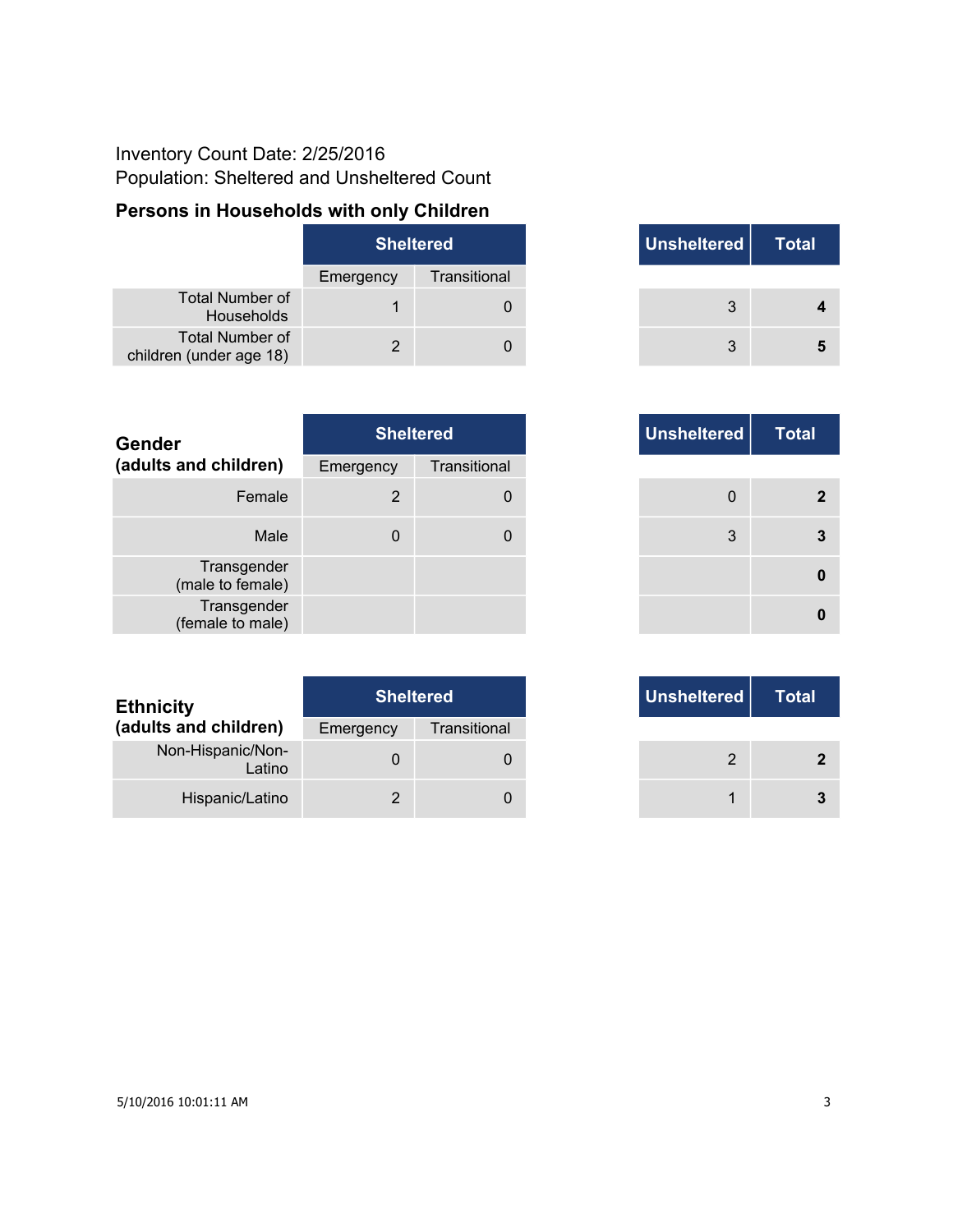| Transitional<br>Emergency<br>White<br>$\overline{2}$<br>0<br><b>Black or African-</b><br>$\Omega$<br>0<br>American<br>$\Omega$<br>Asian<br>0<br>American Indian or<br>$\mathbf{0}$<br>0<br>Alaska Native<br>Native Hawaiian or<br>$\mathbf{0}$<br>0<br><b>Other Pacific Islander</b><br><b>Multiple Races</b><br>$\Omega$<br>0 | Race                  | <b>Sheltered</b> |
|--------------------------------------------------------------------------------------------------------------------------------------------------------------------------------------------------------------------------------------------------------------------------------------------------------------------------------|-----------------------|------------------|
|                                                                                                                                                                                                                                                                                                                                | (adults and children) |                  |
|                                                                                                                                                                                                                                                                                                                                |                       |                  |
|                                                                                                                                                                                                                                                                                                                                |                       |                  |
| $\Omega$                                                                                                                                                                                                                                                                                                                       |                       |                  |
| $\Omega$                                                                                                                                                                                                                                                                                                                       |                       |                  |
| 0                                                                                                                                                                                                                                                                                                                              |                       |                  |
|                                                                                                                                                                                                                                                                                                                                |                       |                  |

|                | <b>Sheltered</b> |
|----------------|------------------|
| าcy            | Transitional     |
| $\overline{2}$ | $\mathbf 0$      |
| $\mathbf{0}$   | $\Omega$         |
| $\mathbf{0}$   | $\Omega$         |
| $\Omega$       | $\Omega$         |
| $\mathbf{0}$   | $\mathbf 0$      |
| O              | 0                |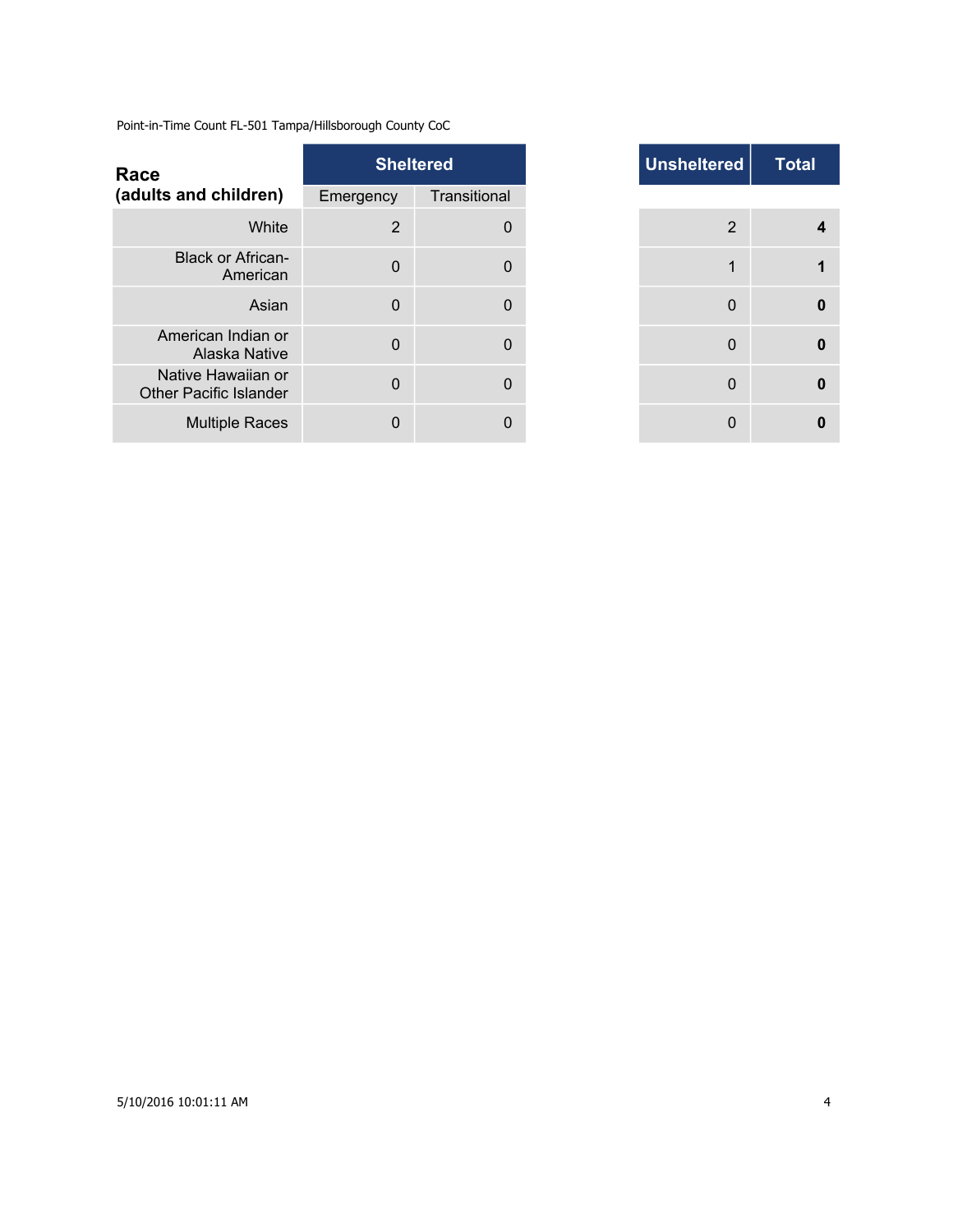# Inventory Count Date: 2/25/2016 Population: Sheltered and Unsheltered Count

# **Persons in Households without Children**

|                                               |           | <b>Sheltered</b> |              |     | <b>Total</b> |
|-----------------------------------------------|-----------|------------------|--------------|-----|--------------|
|                                               | Emergency | Transitional     | Safe Haven   |     |              |
| <b>Total Number of</b><br><b>Households</b>   | 345       | 217              | 10           | 649 | 1,221        |
| <b>Total Number of</b><br>persons<br>(Adults) | 348       | 217              | 10           | 704 | 1,279        |
| <b>Number of Persons</b><br>$(18 - 24)$       | 19        | 5                | $\mathbf{0}$ | 43  | 67           |
| <b>Number of Persons</b><br>(over age 24)     | 329       | 212              | 10           | 661 | 1,212        |

| <b>Gender</b>                   |           | <b>Sheltered</b> |            | <b>Total</b> |          |
|---------------------------------|-----------|------------------|------------|--------------|----------|
| (adults and children)           | Emergency | Transitional     | Safe Haven |              |          |
| Female                          | 117       | 89               | 0          | 134          | 340      |
| Male                            | 231       | 128              | 10         | 570          | 939      |
| Transgender<br>(male to female) |           |                  |            |              | $\bf{0}$ |
| Transgender<br>(female to male) |           |                  |            |              | $\bf{0}$ |

| <b>Ethnicity</b>            |           | <b>Sheltered</b> | Unsheltered | <b>Total</b> |       |
|-----------------------------|-----------|------------------|-------------|--------------|-------|
| (adults and children)       | Emergency | Transitional     | Safe Haven  |              |       |
| Non-Hispanic/Non-<br>Latino | 324       | 200              | 10          | 619          | 1,153 |
| Hispanic/Latino             | 24        | 17               | 0           | 85           | 126   |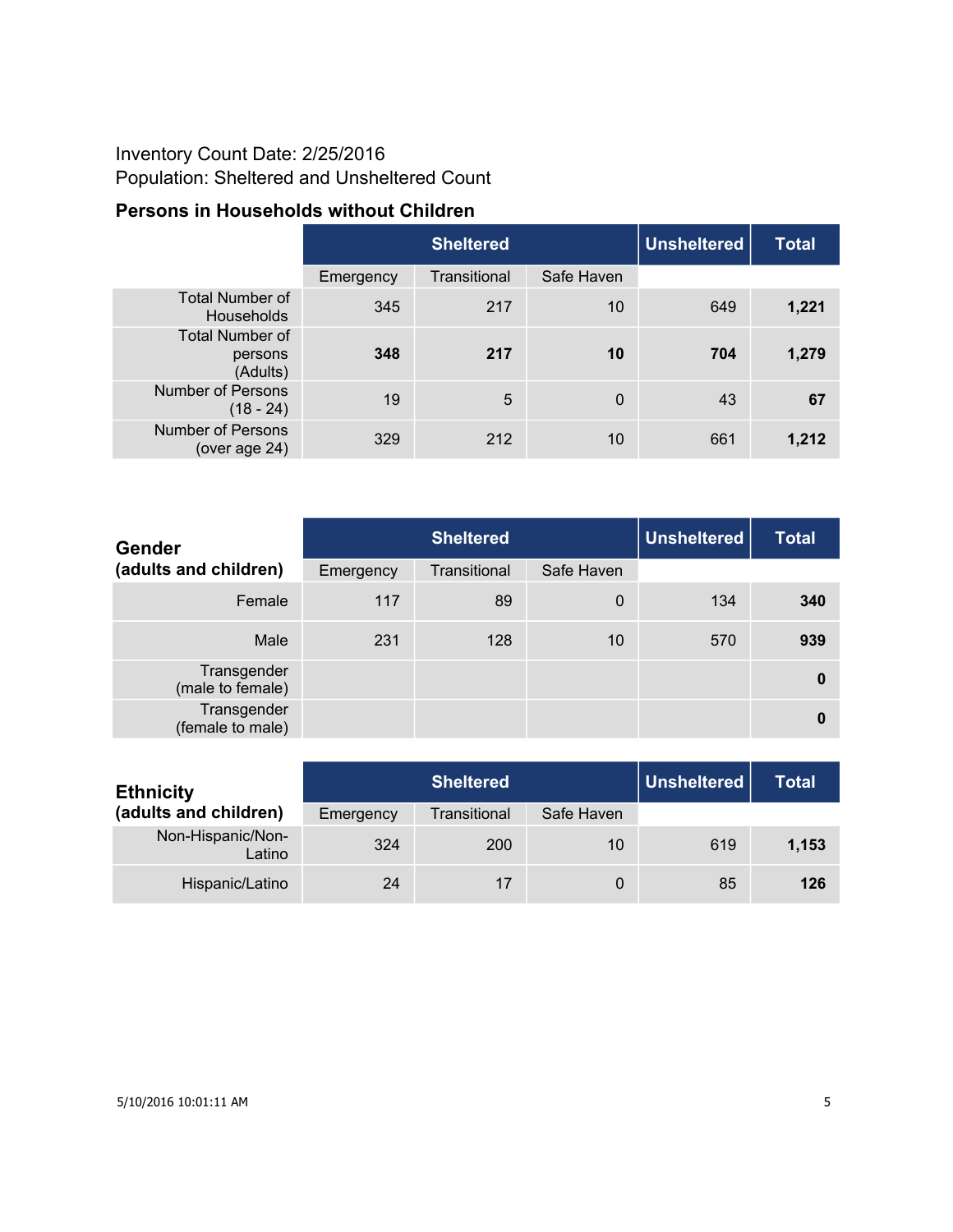| Race                                                |           | <b>Sheltered</b> |                | <b>Unsheltered</b> | <b>Total</b> |
|-----------------------------------------------------|-----------|------------------|----------------|--------------------|--------------|
| (adults and children)                               | Emergency | Transitional     | Safe Haven     |                    |              |
| White                                               | 194       | 133              | 4              | 462                | 793          |
| <b>Black or African-</b><br>American                | 137       | 77               | 6              | 197                | 417          |
| Asian                                               | 3         | 1                | 0              | $\overline{7}$     | 11           |
| American Indian or<br>Alaska Native                 | 5         | $\Omega$         | $\overline{0}$ | 23                 | 28           |
| Native Hawaiian or<br><b>Other Pacific Islander</b> | 1         | $\Omega$         | 0              | 4                  | 5            |
| <b>Multiple Races</b>                               | 8         | 6                | 0              | 11                 | 25           |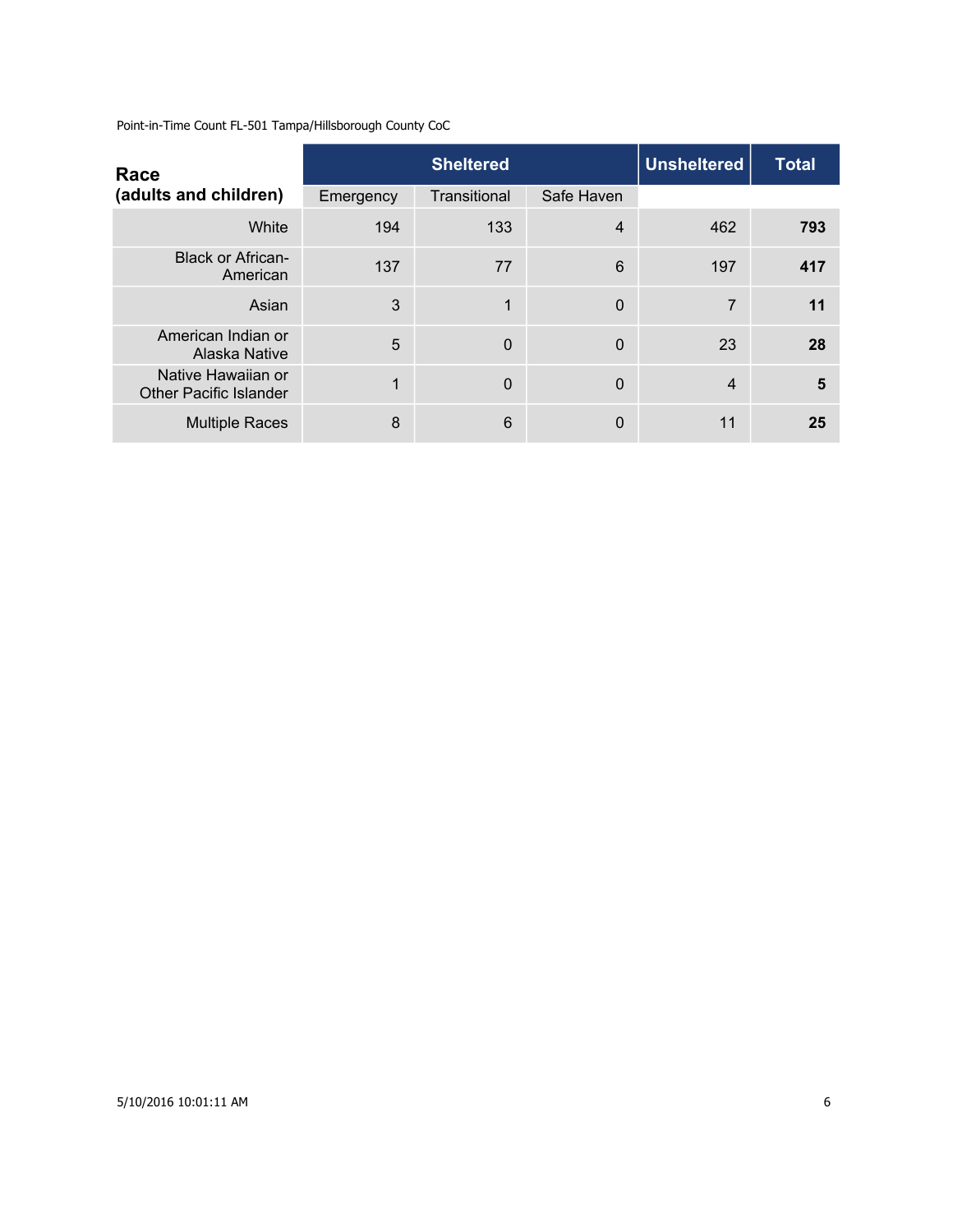# Date of PIT Count: 2/25/2016 Population: Sheltered and Unsheltered Count

### **Total Households and Persons**

|                                      | <b>Sheltered</b> |              |                | <b>Unsheltered</b> | <b>Total</b> |
|--------------------------------------|------------------|--------------|----------------|--------------------|--------------|
|                                      | Emergency        | Transitional | Safe Haven     |                    |              |
| <b>Total Number of</b><br>Households | 436              | 278          | 10             | 667                | 1,391        |
| <b>Total Number of</b><br>Persons    | 631              | 407          | 10             | 769                | 1,817        |
| Number of Children<br>(under age 18) | 178              | 124          |                | 44                 | 346          |
| Number of Persons<br>(18 to 24)      | 40               | 24           | $\overline{0}$ | 43                 | 107          |
| Number of Persons<br>(over age 24)   | 413              | 259          | 10             | 682                | 1,364        |

#### **Gender**

|                                 |           | <b>Unsheltered</b><br><b>Sheltered</b> |            |     | <b>Total</b> |
|---------------------------------|-----------|----------------------------------------|------------|-----|--------------|
|                                 | Emergency | Transitional                           | Safe Haven |     |              |
| Female                          | 307       | 212                                    | 0          | 168 | 687          |
| Male                            | 324       | 195                                    | 10         | 601 | 1,130        |
| Transgender<br>(male to female) | 0         | $\mathbf 0$                            | 0          | 0   | 0            |
| Transgender (female to<br>male) | 0         | 0                                      | 0          | 0   |              |

# **Ethnicity**

|                             | <b>Sheltered</b> |              |            | Unsheltered | <b>Total</b> |
|-----------------------------|------------------|--------------|------------|-------------|--------------|
|                             | Emergency        | Transitional | Safe Haven |             |              |
| Non-Hispanic/Non-<br>Latino | 545              | 345          | 10         | 680         | 1,580        |
| Hispanic/Latino             | 86               | 62           | 0          | 89          | 237          |

### **Race**

|           | <b>Sheltered</b> |            | Unsheltered | Total |
|-----------|------------------|------------|-------------|-------|
| Emergency | Transitional     | Safe Haven |             |       |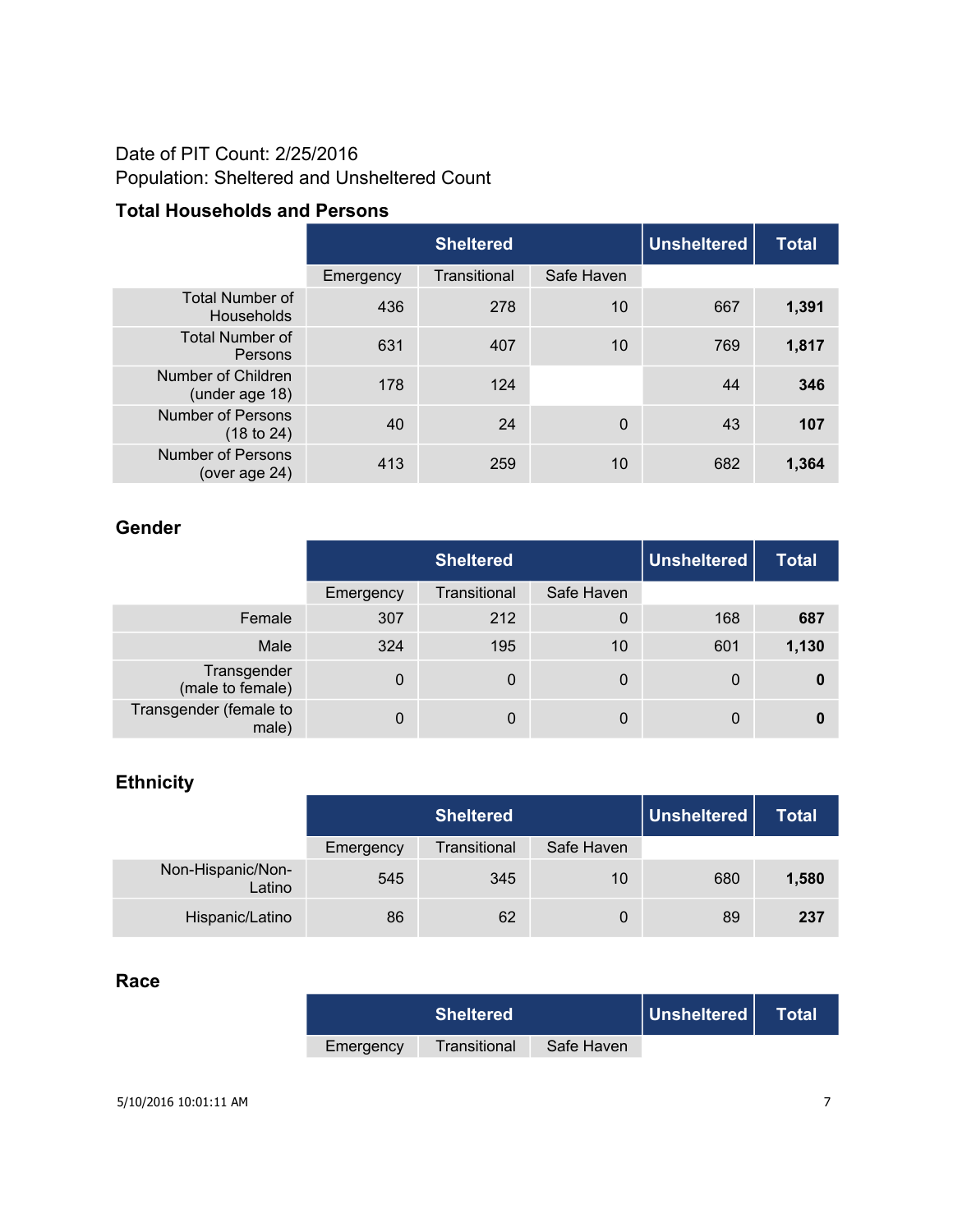| Point In Time Summary for FL-501 - Tampa/Hillsborough County CoC |  |
|------------------------------------------------------------------|--|
|------------------------------------------------------------------|--|

| White                                               | 291            | 193         | $\overline{4}$ | 473 | 961 |
|-----------------------------------------------------|----------------|-------------|----------------|-----|-----|
| <b>Black or African-</b><br>American                | 307            | 191         | 6              | 244 | 748 |
| Asian                                               | 5              | 5           | $\Omega$       | 7   | 17  |
| American Indian or<br>Alaska Native                 | 6              | $\mathbf 0$ | $\Omega$       | 23  | 29  |
| Native Hawaiian or<br><b>Other Pacific Islander</b> | $\overline{2}$ | $\mathbf 0$ | $\Omega$       | 4   | 6   |
| <b>Multiple Races</b>                               | 20             | 18          | 0              | 18  | 56  |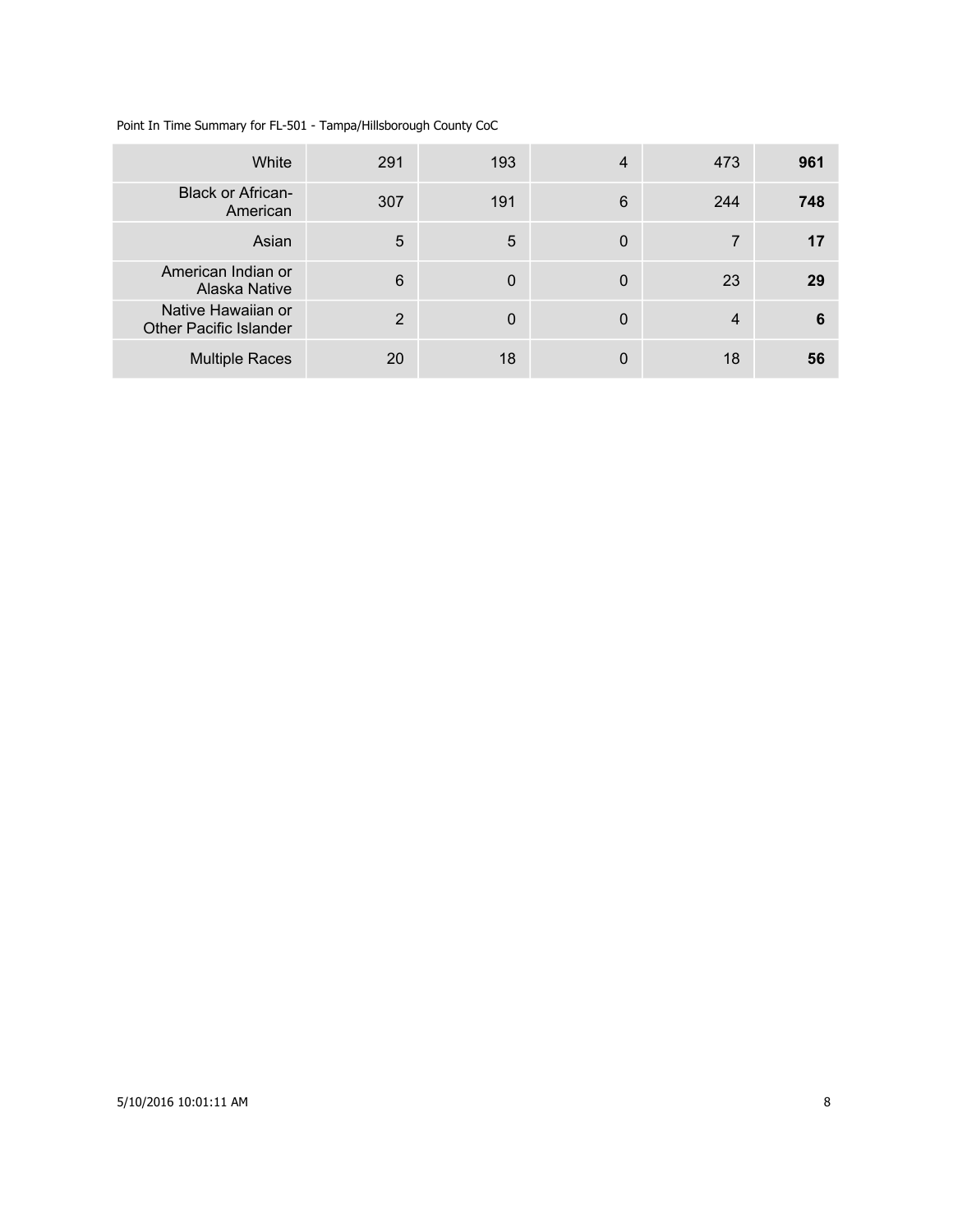# Point-in-Time Subpopulations Summary for FL-501 - Tampa/Hillsborough County CoC

### Date of PIT Count: 2/25/2016

Population: Sheltered and Unsheltered Count

### **Chronically Homeless Subpopulations**

|                                                                      | <b>Sheltered</b>             |            | <b>Unsheltered</b> | Total |
|----------------------------------------------------------------------|------------------------------|------------|--------------------|-------|
|                                                                      | Emergency<br><b>Shelters</b> | Safe Haven |                    |       |
| <b>Chronically Homeless Individuals</b>                              | 51                           | 2          | 191                | 244   |
| <b>Chronically Homeless Families</b><br>(Total Number of Families)   |                              |            |                    |       |
| <b>Chronically Homeless Families</b><br>(Total Persons in Household) | 8                            |            |                    | 10    |

### **Chronically Homeless Veterans**

|                                                                      |                              | <b>Sheltered</b> | Unsheltered | <b>Total</b> |
|----------------------------------------------------------------------|------------------------------|------------------|-------------|--------------|
|                                                                      | Emergency<br><b>Shelters</b> | Safe Haven       |             |              |
| <b>Chronically Homeless Individuals</b>                              |                              | 2                | 17          | 26           |
| <b>Chronically Homeless Families</b><br>(Total Number of Families)   | 0                            |                  | 0           |              |
| <b>Chronically Homeless Families</b><br>(Total Persons in Household) | 0                            |                  |             |              |

### **Other Homeless Subpopulations**

|                                                | <b>Sheltered</b>                                                          | <b>Unsheltered</b> | <b>Total</b> |
|------------------------------------------------|---------------------------------------------------------------------------|--------------------|--------------|
|                                                | Persons in emergency<br>shelters, transitional<br>housing and safe havens |                    |              |
| Adults with a Serious Mental Illness           | 187                                                                       | 93                 | 280          |
| Adults with a Substance Use<br><b>Disorder</b> | 275                                                                       | 60                 | 335          |
| Adults with HIV/AIDS                           | 16                                                                        | 9                  | 25           |
| Victims of Domestic Violence                   | 87                                                                        | 47                 | 134          |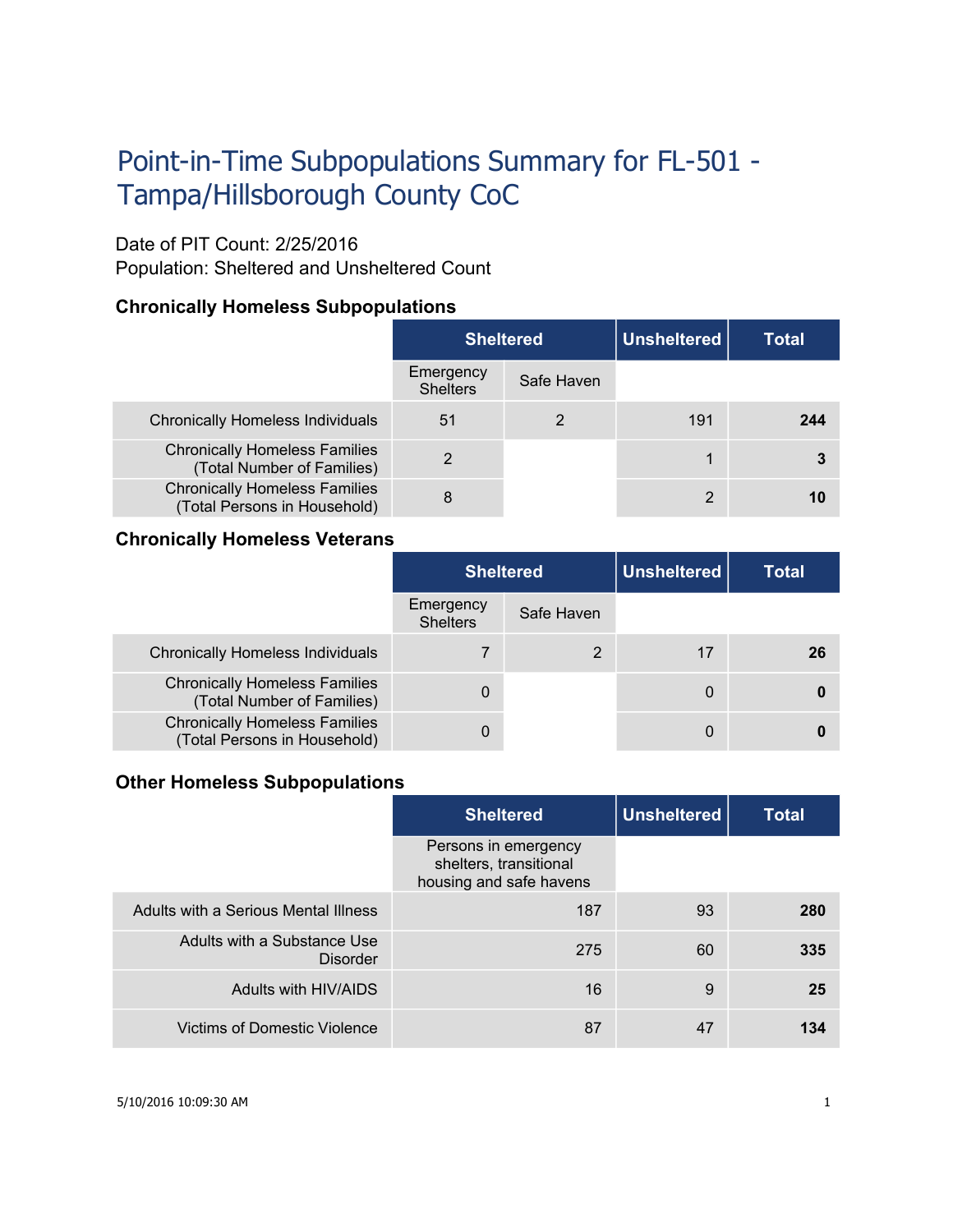Point In Time Summary for FL-501 - Tampa/Hillsborough County CoC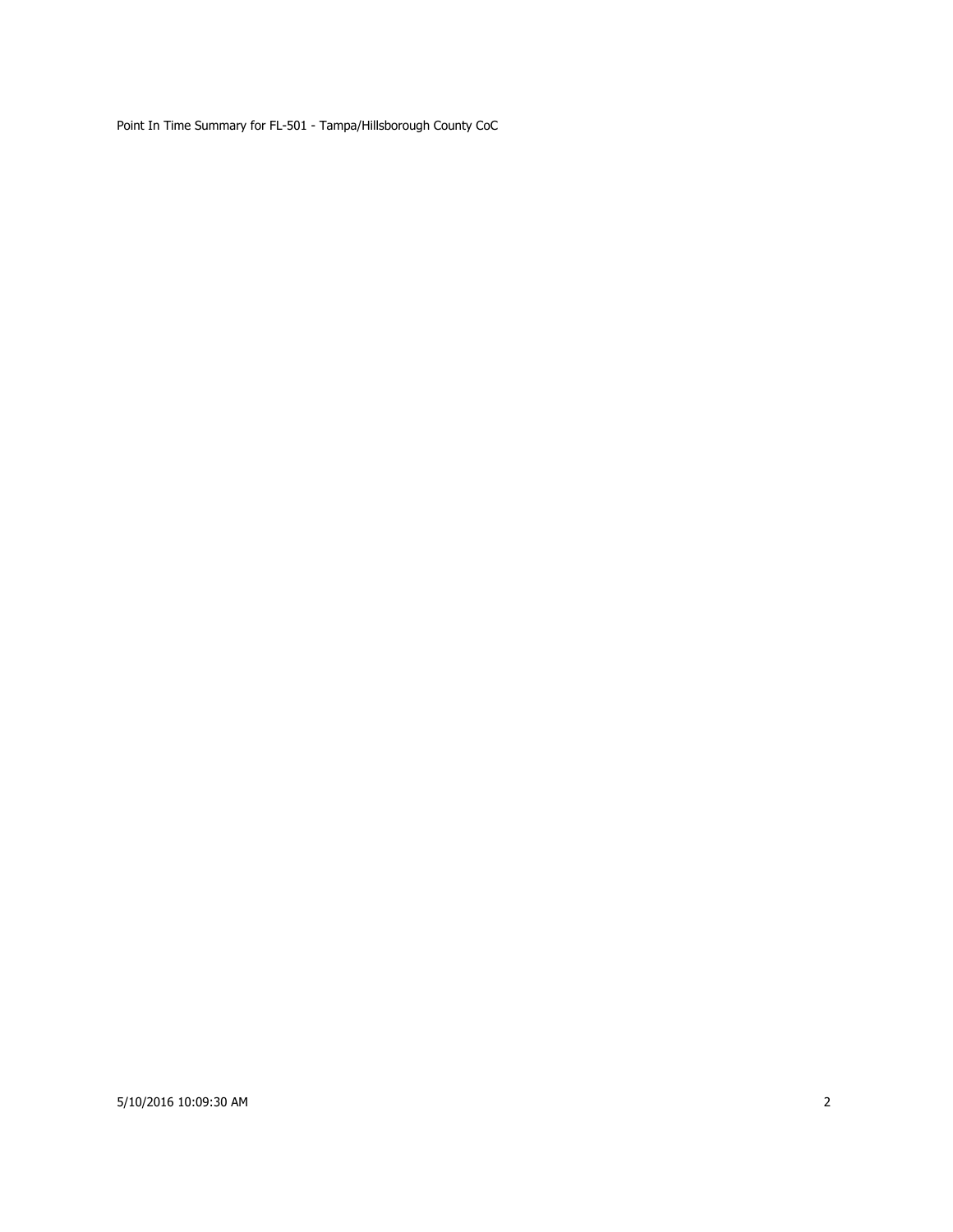Inventory Count Date: 2/25/2016 Population: Sheltered and Unsheltered Count

### **Persons in Households with at least one Adult and one Child**

|                                      |           | <b>Sheltered</b> |
|--------------------------------------|-----------|------------------|
|                                      | Emergency | Transitional     |
| <b>Total Number of</b><br>Households | O         |                  |
| <b>Total Number of</b><br>Persons    |           |                  |
| <b>Total Number of</b><br>Veterans   |           |                  |

| <b>Total</b> | <b>Unsheltered</b> | <b>Sheltered</b> |          |
|--------------|--------------------|------------------|----------|
|              |                    | Transitional     | ٦cγ      |
|              | 4                  | 0                | $\Omega$ |
|              | 10                 | 0                | $\Omega$ |
|              | 4                  | 0                | $\Omega$ |

| Gender                          |           | <b>Sheltered</b> |
|---------------------------------|-----------|------------------|
| (veterans only)                 | Emergency | Transitional     |
| Female                          | 0         | 0                |
| Male                            | 0         | 0                |
| Transgender<br>(male to female) |           |                  |
| Transgender<br>(female to male) |           |                  |

| <b>Ethnicity</b>            |           | <b>Sheltered</b> | Unsheltered |
|-----------------------------|-----------|------------------|-------------|
| (veterans only)             | Emergency | Transitional     |             |
| Non-Hispanic/Non-<br>Latino |           |                  | 4           |
| Hispanic/Latino             |           |                  |             |

|          | <b>Sheltered</b> | Unsheltered |  |
|----------|------------------|-------------|--|
|          | Transitional     |             |  |
|          | 0                | 1           |  |
| $\Omega$ | 0                | 3           |  |
|          |                  |             |  |
|          |                  |             |  |

| <b>Sheltered</b> |
|------------------|
| Transitional     |
|                  |
|                  |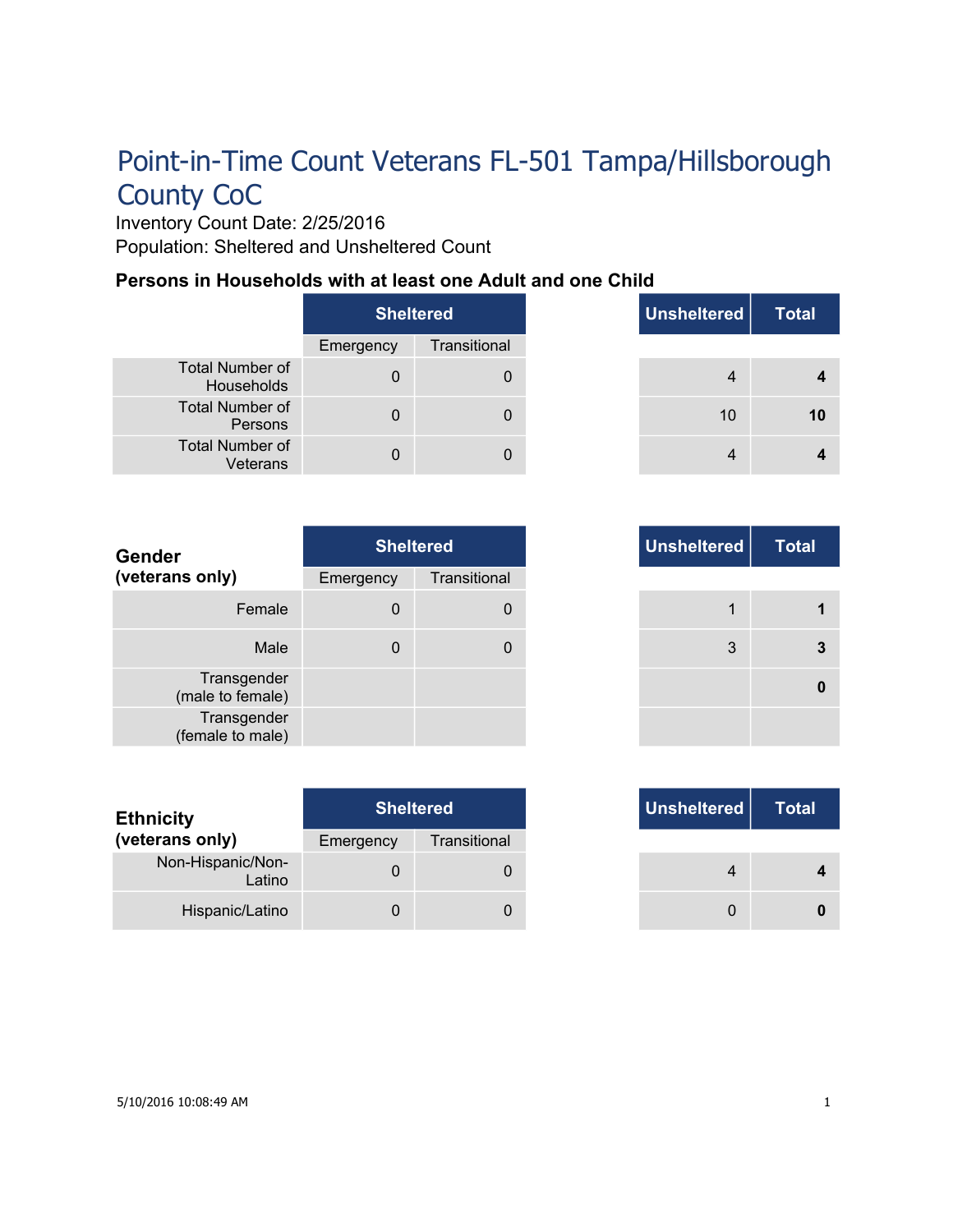| Race                                                | <b>Sheltered</b> |              |
|-----------------------------------------------------|------------------|--------------|
| (veterans only)                                     | Emergency        | Transitional |
| White                                               | $\mathbf 0$      | $\Omega$     |
| <b>Black or African-</b><br>American                | $\mathbf 0$      | $\Omega$     |
| Asian                                               | $\mathbf 0$      | $\Omega$     |
| American Indian or<br>Alaska Native                 | $\mathbf 0$      | $\Omega$     |
| Native Hawaiian or<br><b>Other Pacific Islander</b> | $\mathbf 0$      | $\Omega$     |
| <b>Multiple Races</b>                               | $\mathbf 0$      | 0            |
|                                                     |                  |              |

| <b>Sheltered</b> |              | Unsheltered | <b>Total</b> |
|------------------|--------------|-------------|--------------|
| าcy              | Transitional |             |              |
| $\Omega$         | 0            | 1           | 1            |
| $\Omega$         | $\mathbf{0}$ | 3           | 3            |
| $\Omega$         | $\mathbf{0}$ | $\mathbf 0$ | $\bf{0}$     |
| $\Omega$         | $\mathbf{0}$ | $\Omega$    | $\bf{0}$     |
| $\Omega$         | $\mathbf{0}$ | $\mathbf 0$ | 0            |
| n                | 0            | 0           | Λ            |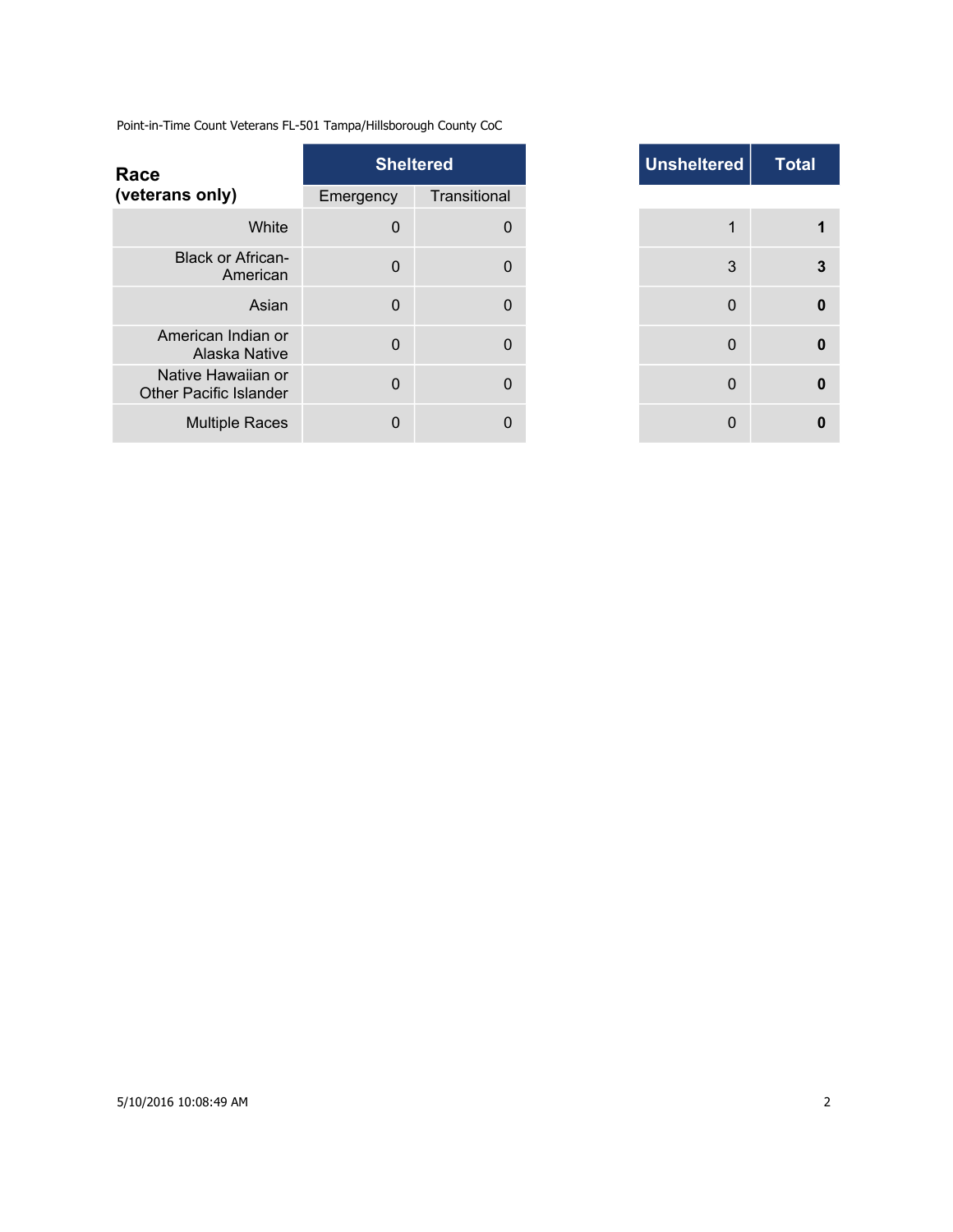# Inventory Count Date: 2/25/2016 Population: Sheltered and Unsheltered Count

# **Persons in Households without Children**

|                                      |           | <b>Sheltered</b> |            |    | <b>Total</b> |
|--------------------------------------|-----------|------------------|------------|----|--------------|
|                                      | Emergency | Transitional     | Safe Haven |    |              |
| <b>Total Number of</b><br>Households | 51        | 51               | 10         | 65 | 177          |
| <b>Total Number of</b><br>Persons    | 51        | 51               | 10         | 69 | 181          |
| <b>Total Number of</b><br>Veterans   | 51        | 51               | 10         | 65 | 177          |

| <b>Gender</b>                   |           | <b>Sheltered</b> |            | Unsheltered | <b>Total</b> |
|---------------------------------|-----------|------------------|------------|-------------|--------------|
| (veterans only)                 | Emergency | Transitional     | Safe Haven |             |              |
| Female                          | 2         | 11               | 0          | 5           | 18           |
| Male                            | 49        | 40               | 10         | 60          | 159          |
| Transgender<br>(male to female) |           |                  |            |             | 0            |
| Transgender<br>(female to male) |           |                  |            |             | 0            |

| <b>Ethnicity</b>            | <b>Sheltered</b> |              |            | Unsheltered | <b>Total</b> |
|-----------------------------|------------------|--------------|------------|-------------|--------------|
| (veterans only)             | Emergency        | Transitional | Safe Haven |             |              |
| Non-Hispanic/Non-<br>Latino | 49               | 47           | 10         | 65          | 171          |
| Hispanic/Latino             |                  | 4            | 0          | 0           | 6            |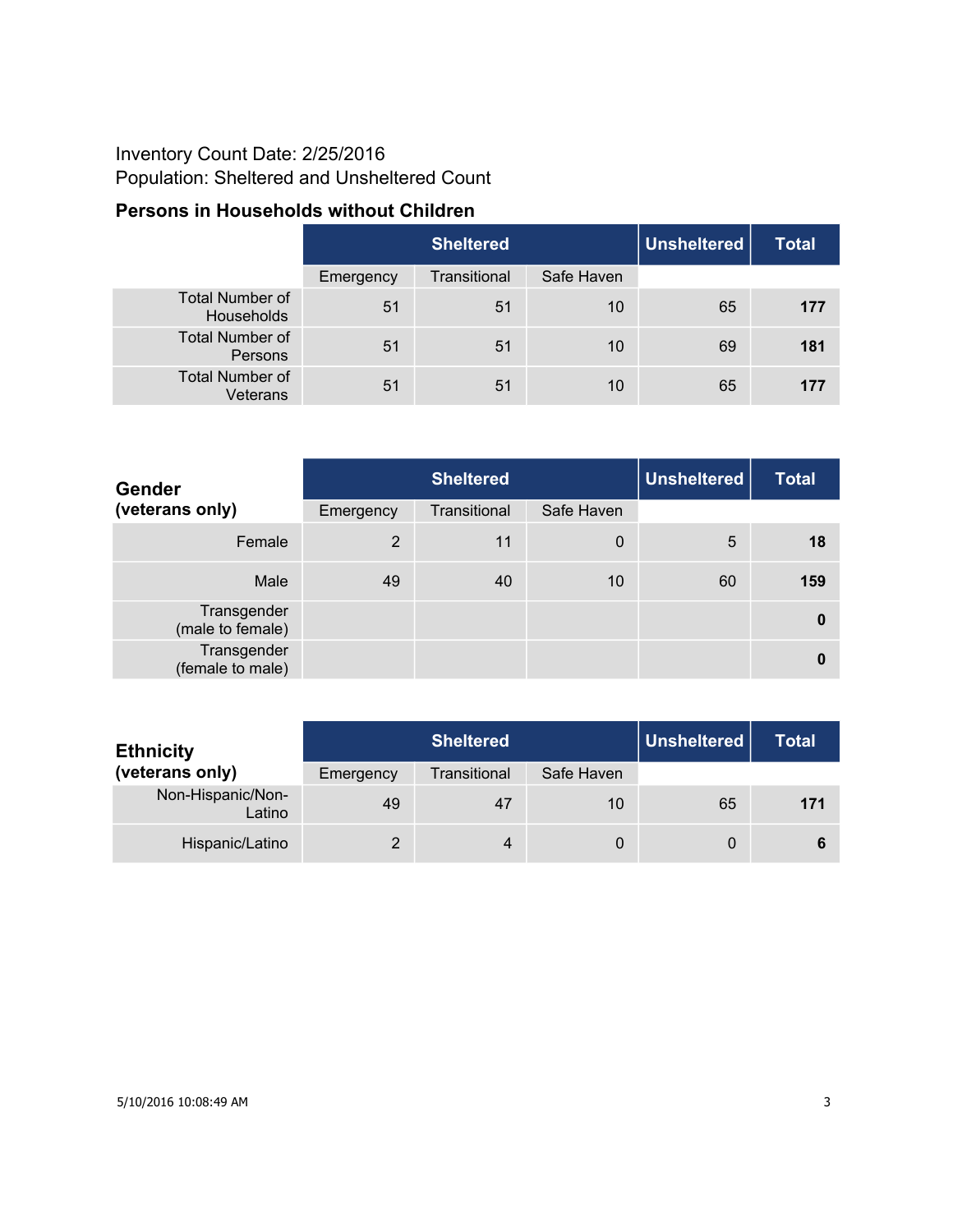| Race                                                | <b>Sheltered</b> |                |                | Unsheltered    | <b>Total</b> |
|-----------------------------------------------------|------------------|----------------|----------------|----------------|--------------|
| (veterans only)                                     | Emergency        | Transitional   | Safe Haven     |                |              |
| White                                               | 21               | 32             | 4              | 34             | 91           |
| <b>Black or African-</b><br>American                | 26               | 15             | 6              | 24             | 71           |
| Asian                                               | $\overline{0}$   | $\Omega$       | 0              | 1              |              |
| American Indian or<br>Alaska Native                 | 1                | $\mathbf 0$    | 0              | $\overline{2}$ | 3            |
| Native Hawaiian or<br><b>Other Pacific Islander</b> | 0                | $\Omega$       | $\overline{0}$ | $\Omega$       | 0            |
| <b>Multiple Races</b>                               | 3                | $\overline{4}$ | 0              | 4              |              |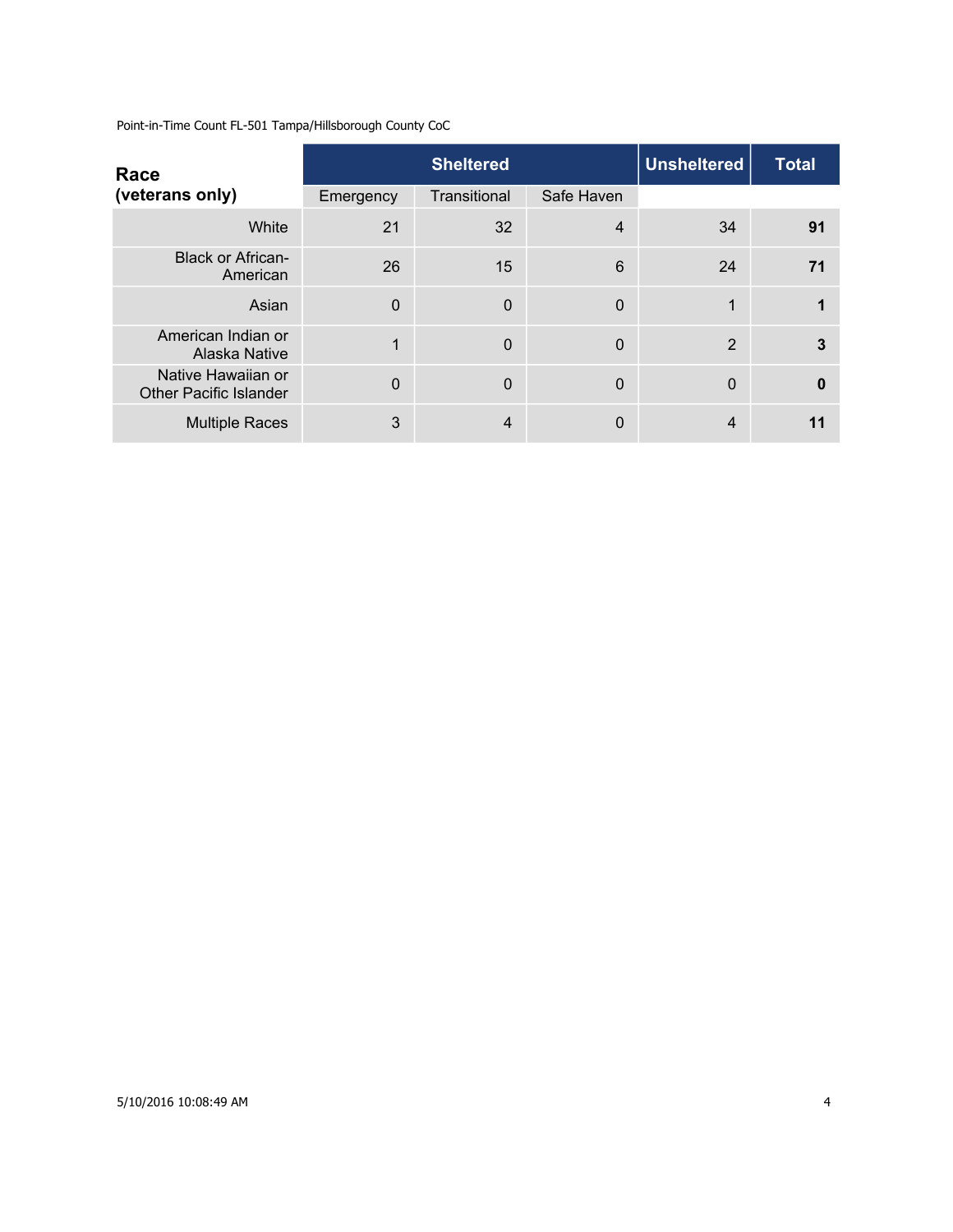# Point-in-Time Summary Veterans for FL-501 - Tampa/Hillsborough County CoC

# Date of PIT Count: 2/25/2016

Population: Sheltered and Unsheltered Count

### **Total Households and Persons**

|                                      |           | <b>Sheltered</b> |            |    | <b>Total</b> |
|--------------------------------------|-----------|------------------|------------|----|--------------|
|                                      | Emergency | Transitional     | Safe Haven |    |              |
| <b>Total Number of</b><br>Households | 51        | 51               | 10         | 69 | 181          |
| <b>Total Number of</b><br>Persons    | 51        | 51               | 10         | 79 | 191          |
| <b>Total Number of</b><br>Veterans   | 51        | 51               | 10         | 69 | 181          |

### **Gender**

|                                 |                | <b>Unsheltered</b><br><b>Sheltered</b> |            |    | <b>Total</b> |
|---------------------------------|----------------|----------------------------------------|------------|----|--------------|
|                                 | Emergency      | Transitional                           | Safe Haven |    |              |
| Female                          | $\overline{2}$ | 11                                     | 0          | 6  | 19           |
| Male                            | 49             | 40                                     | 10         | 63 | 162          |
| Transgender<br>(male to female) | $\mathbf 0$    | 0                                      | 0          | 0  | 0            |
| Transgender<br>(female to male) | 0              | 0                                      | 0          | 0  |              |

# **Ethnicity**

|                             |               | Unsheltered<br><b>Sheltered</b> |            |    | <b>Total</b> |
|-----------------------------|---------------|---------------------------------|------------|----|--------------|
|                             | Emergency     | Transitional                    | Safe Haven |    |              |
| Non-Hispanic/Non-<br>Latino | 49            | 47                              | 10         | 69 | 175          |
| Hispanic/Latino             | $\mathcal{D}$ | $\overline{4}$                  | 0          | 0  | 6            |

### **Race**

|           | <b>Sheltered</b> |            | Unsheltered | Total |
|-----------|------------------|------------|-------------|-------|
| Emergency | Transitional     | Safe Haven |             |       |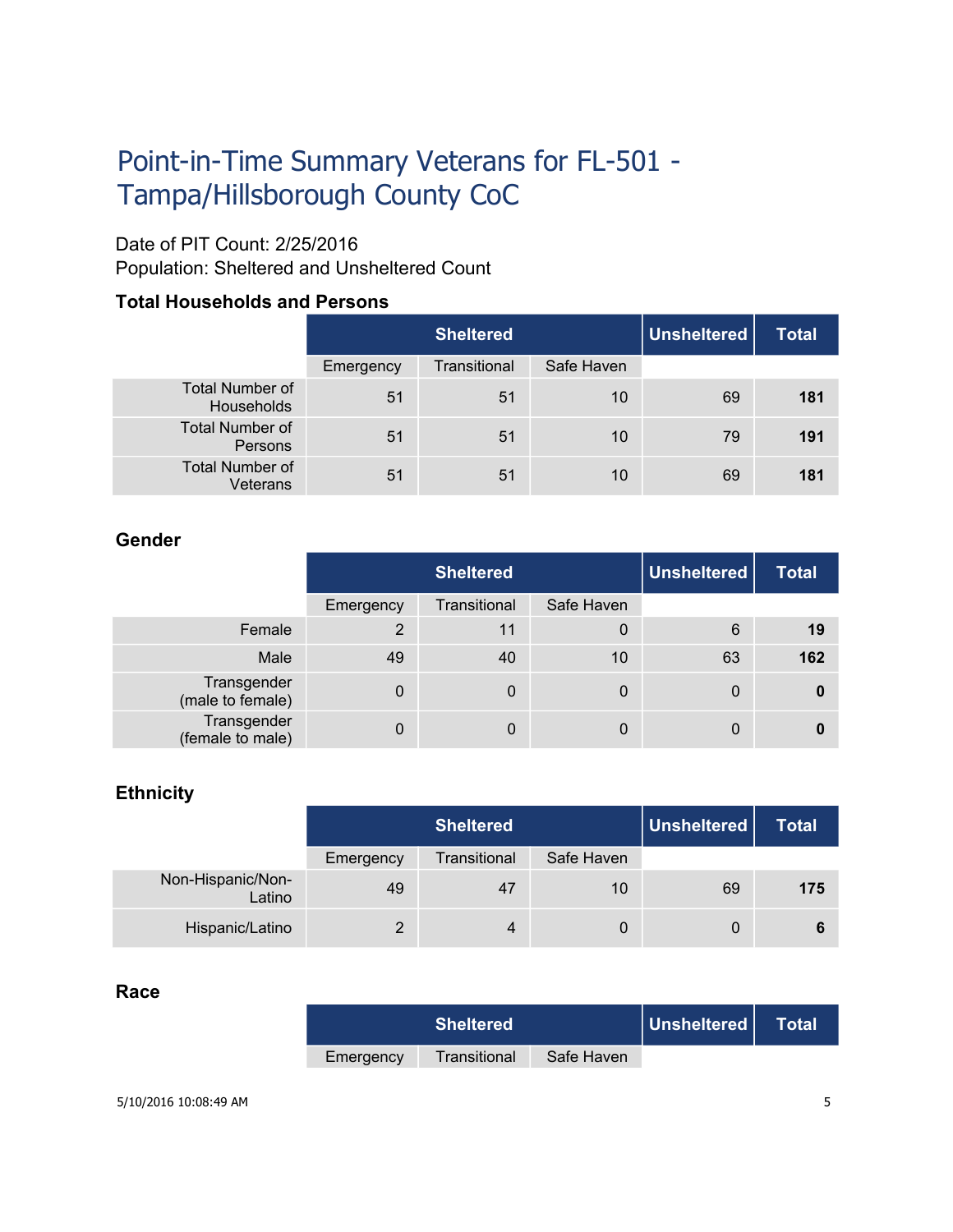| White                                               | 21       | 32       | 4        | 35             | 92 |
|-----------------------------------------------------|----------|----------|----------|----------------|----|
| <b>Black or African-</b><br>American                | 26       | 15       | 6        | 27             | 74 |
| Asian                                               | $\Omega$ | $\Omega$ | 0        |                |    |
| American Indian or<br>Alaska Native                 |          | $\Omega$ | $\Omega$ | $\overline{2}$ |    |
| Native Hawaiian or<br><b>Other Pacific Islander</b> | $\Omega$ | $\Omega$ | $\Omega$ | $\Omega$       |    |
| <b>Multiple Races</b>                               | 3        | 4        | 0        |                |    |

Point In Time Summary for FL-501 - Tampa/Hillsborough County CoC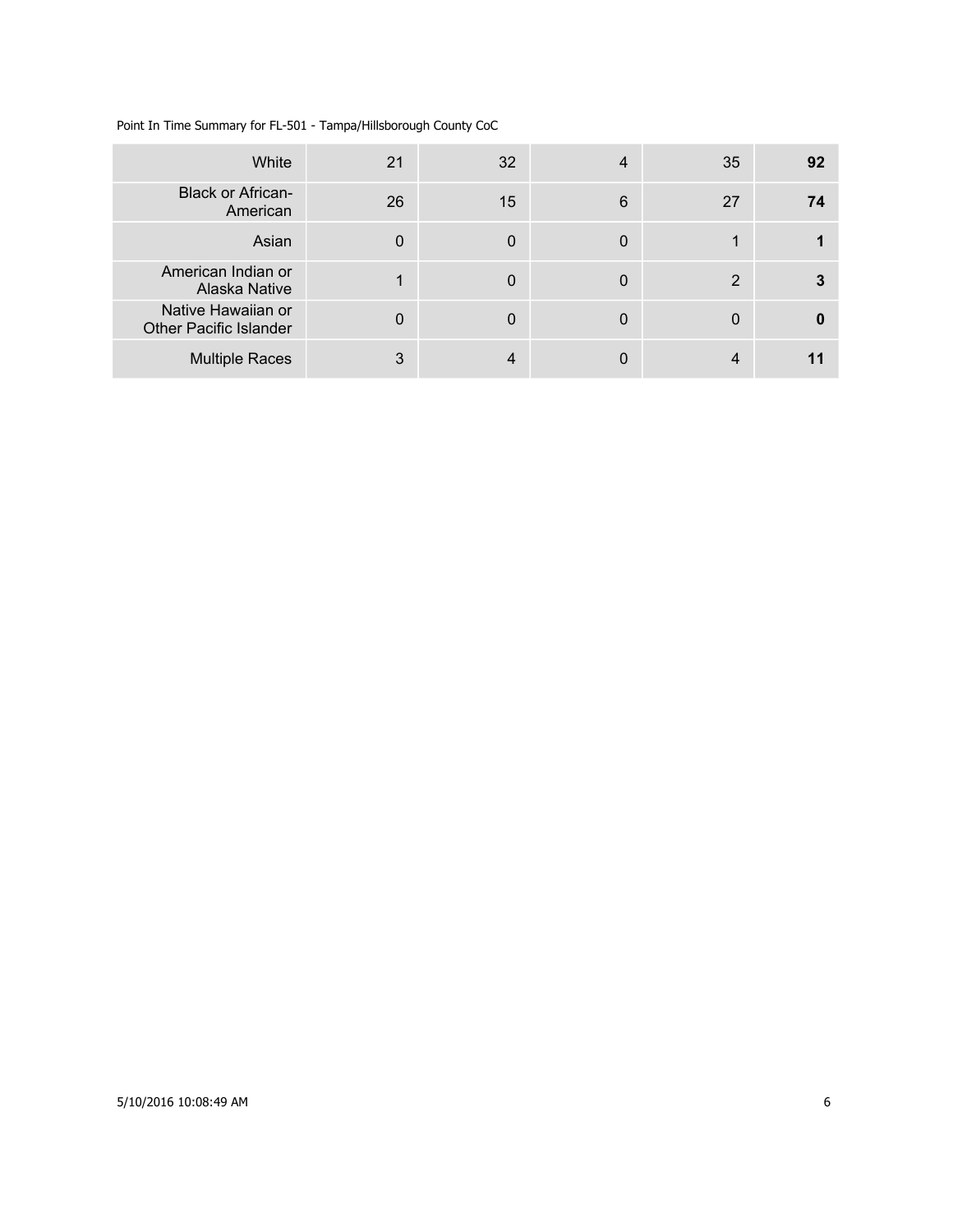# Inventory Count Date: 2/25/2016 Population: Sheltered and Unsheltered Count

### **Youth Households**

|                                                                                                       |                         | <b>Sheltered</b> |              | <b>Unsheltered</b> | <b>Total</b> |
|-------------------------------------------------------------------------------------------------------|-------------------------|------------------|--------------|--------------------|--------------|
|                                                                                                       | Emergency               | Transitional     | Safe Haven   |                    |              |
| <b>Total Number of</b><br>Households                                                                  | 17                      | 20               | $\mathbf{0}$ | 35                 | 72           |
| Number of parenting<br>youth households                                                               | $\overline{4}$          | 15               |              | $\mathbf 0$        | 19           |
| Number of<br>unaccompanied youth<br>households                                                        | 13                      | 5                | $\mathbf 0$  | 35                 | 53           |
|                                                                                                       |                         |                  |              |                    |              |
| Total number of<br>persons                                                                            | 21                      | 44               | $\mathbf 0$  | 35                 | 100          |
| Total number of<br>persons in parenting<br>youth households                                           | 8                       | 39               | $\mathbf 0$  | $\mathbf 0$        | 47           |
| Number of parenting<br>youth (youth parents<br>only)                                                  | $\overline{\mathbf{4}}$ | 15               | $\bf{0}$     | $\bf{0}$           | 19           |
| Number of parenting<br>youth (under age 18)                                                           | $\mathbf{1}$            | $\mathbf 0$      |              | $\mathbf 0$        | 1            |
| Number of parenting<br>youth (age 18 to 24)                                                           | $\overline{3}$          | 15               |              | $\mathbf 0$        | 18           |
| Number of children<br>with parenting youth<br>(children under age 18<br>with parents under age<br>25) | $\overline{4}$          | 24               |              | $\mathbf 0$        | 28           |
|                                                                                                       |                         |                  |              |                    |              |
| Total number of<br>unaccompanied youth                                                                | 13                      | 5                | $\mathbf 0$  | 35                 | 53           |
| Number of<br>unaccompanied<br>children (youth under<br>age 18)                                        | $\mathbf 0$             | $\mathbf 0$      |              | 3                  | $\mathbf{3}$ |
| Number of<br>unaccompanied youth<br>between ages 18 and<br>24                                         | 13                      | 5                | $\mathbf 0$  | 32                 | 50           |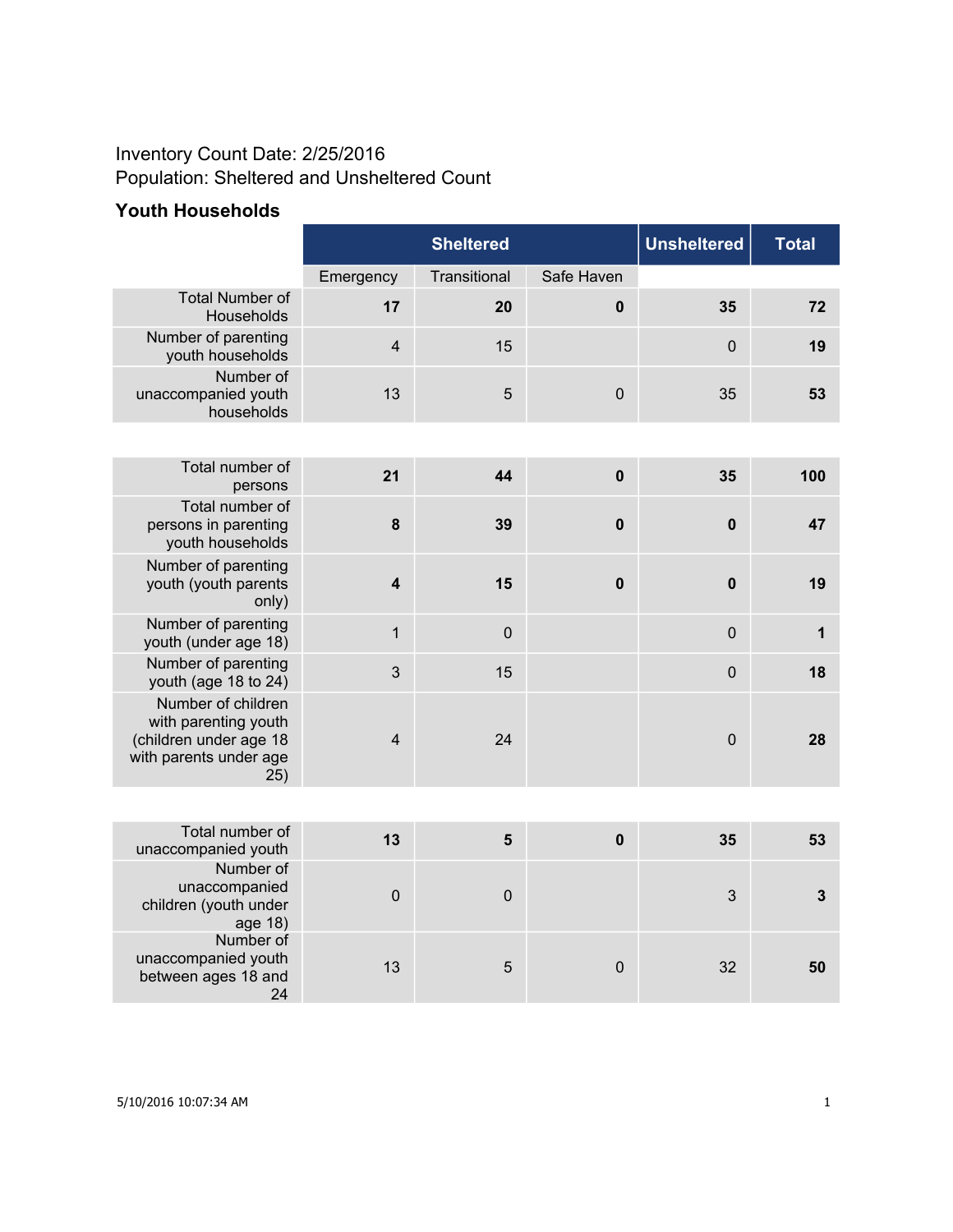| <b>Gender</b>                                        |           | <b>Sheltered</b> |             | <b>Unsheltered</b> | <b>Total</b> |
|------------------------------------------------------|-----------|------------------|-------------|--------------------|--------------|
| (parenting youth<br>and unaccompanied<br>youth only) | Emergency | Transitional     | Safe Haven  |                    |              |
| Female                                               | 13        | 3                | $\mathbf 0$ | $\overline{7}$     | 23           |
| Male                                                 | 0         | 2                | $\mathbf 0$ | 28                 | 30           |
| Transgender<br>(male to female)                      |           |                  |             |                    | $\bf{0}$     |
| Transgender<br>(female to male)                      |           |                  |             |                    | 0            |

| <b>Ethnicity</b>                                     |                | <b>Sheltered</b> |            | Unsheltered | <b>Total</b> |
|------------------------------------------------------|----------------|------------------|------------|-------------|--------------|
| (parenting youth<br>and unaccompanied<br>youth only) | Emergency      | Transitional     | Safe Haven |             |              |
| Non-Hispanic/Non-<br>Latino                          | 11             | 5                | 0          | 28          | 44           |
| Hispanic/Latino                                      | $\overline{2}$ | 0                | 0          | 7           | 9            |

| Race                                                 |           | <b>Sheltered</b> | <b>Unsheltered</b> | <b>Total</b>   |          |
|------------------------------------------------------|-----------|------------------|--------------------|----------------|----------|
| (parenting youth<br>and unaccompanied<br>youth only) | Emergency | Transitional     | Safe Haven         |                |          |
| White                                                | 6         | 3                | $\Omega$           | 32             | 41       |
| <b>Black or African-</b><br>American                 | 7         | $\overline{2}$   | $\Omega$           | $\overline{2}$ | 11       |
| Asian                                                | $\Omega$  | $\overline{0}$   | $\Omega$           | 1              |          |
| American Indian or<br>Alaska Native                  | $\Omega$  | $\mathbf 0$      | $\Omega$           | $\overline{0}$ | $\Omega$ |
| Native Hawaiian or<br><b>Other Pacific Islander</b>  | $\Omega$  | $\mathbf 0$      | $\Omega$           | $\Omega$       | $\bf{0}$ |
| <b>Multiple Races</b>                                | 0         | $\Omega$         | $\Omega$           | $\Omega$       | 0        |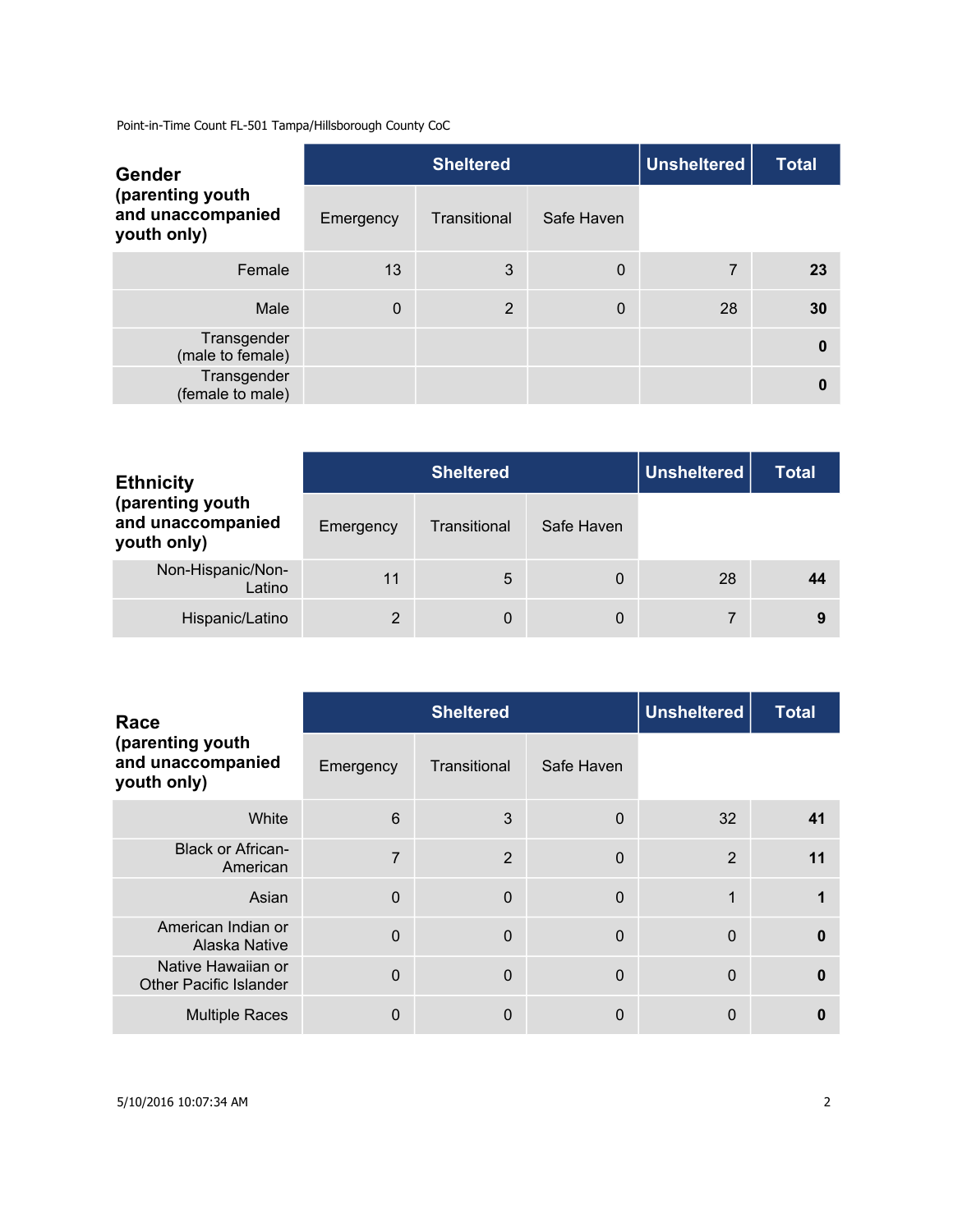### DEPARTMENT OF CHILDREN AND FAMILIES



Lead Agencies Reporting of

# 2016

# Point-in-Time Count Results

*Council on Homelessness 2016 Report To Governor and Legislature*

Submit to the Office on Homelessness By Close of Business, **May 13, 2016**

*Return to: Mary.Keeler@myflfamilies.com*

Office on Homelessness Department of Children and Families 1317 Winewood Boulevard Building 3, Suite 201 Tallahassee, FL 32399-0700 850-922-4691 / FAX: 850-487-1361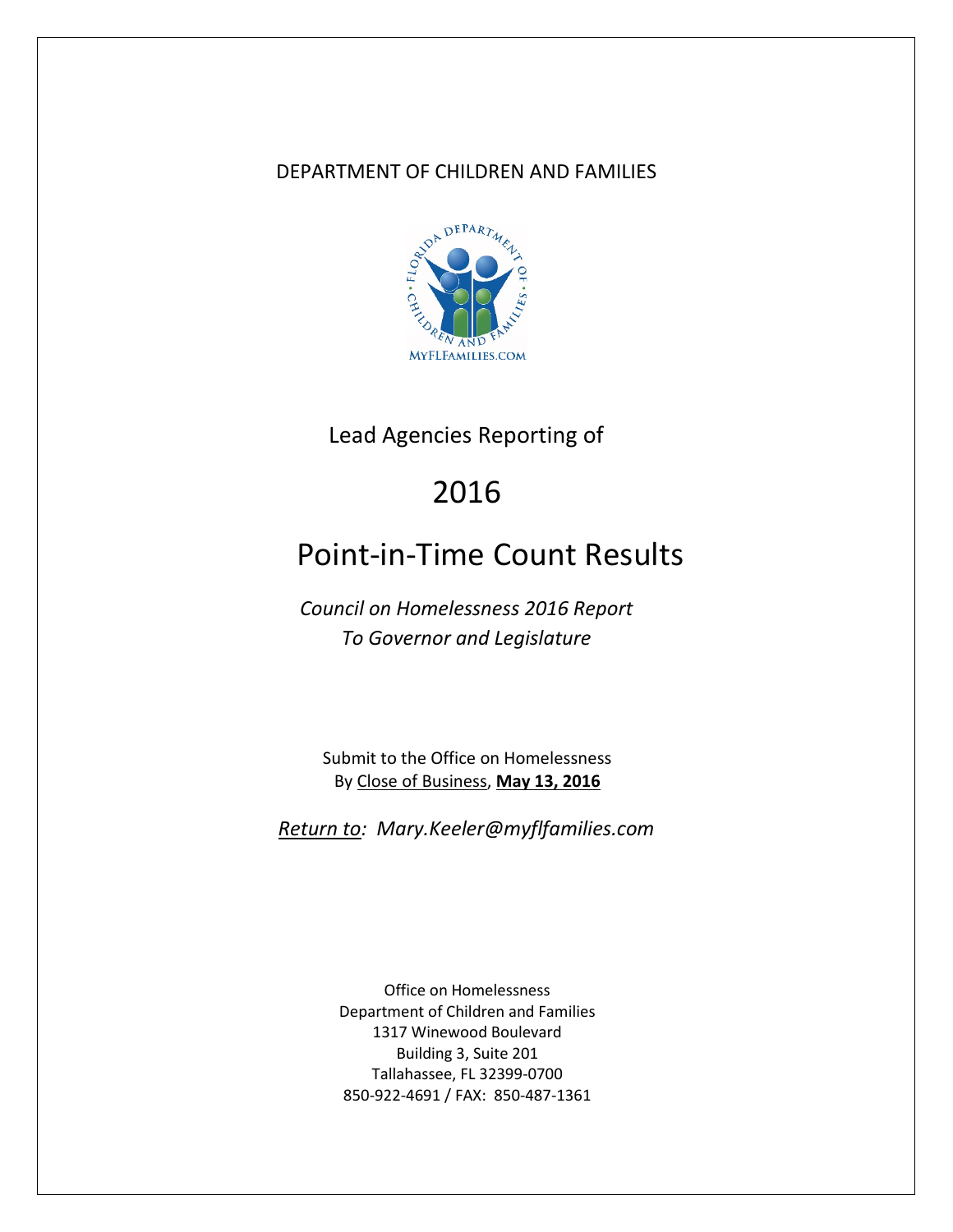### 2016 Survey

To assist the Department of Children and Families in preparing the 2016 Council on Homelessness Report, as required by s.412.622(9), Florida Statutes, please fill in the following:

| Name of                          |                |                                        |  |                            |  |
|----------------------------------|----------------|----------------------------------------|--|----------------------------|--|
| Continuum:                       |                | Tampa/Hillsborough County CoC (FL-501) |  |                            |  |
|                                  |                |                                        |  |                            |  |
| <b>Mailing Address:</b>          |                | 601 E Kennedy Blvd Tampa, FL 33602     |  |                            |  |
| Telephone                        |                |                                        |  |                            |  |
| Number:                          | (813) 223-6115 |                                        |  | Fax Number: (813) 223-6178 |  |
|                                  |                |                                        |  |                            |  |
| Executive                        |                |                                        |  |                            |  |
| Director:                        |                | Antoinette D. Hayes Triplett           |  |                            |  |
|                                  |                |                                        |  |                            |  |
| Email Address:                   |                | TriplettA@thhi.org                     |  |                            |  |
|                                  |                |                                        |  |                            |  |
| Person Completing the            |                |                                        |  |                            |  |
| Survey:                          |                | <b>Tyler Pidgeon</b>                   |  |                            |  |
|                                  |                |                                        |  |                            |  |
| <b>Phone Number for this</b>     |                |                                        |  |                            |  |
| (813) 223-6115 X58752<br>Person: |                |                                        |  |                            |  |
|                                  |                |                                        |  |                            |  |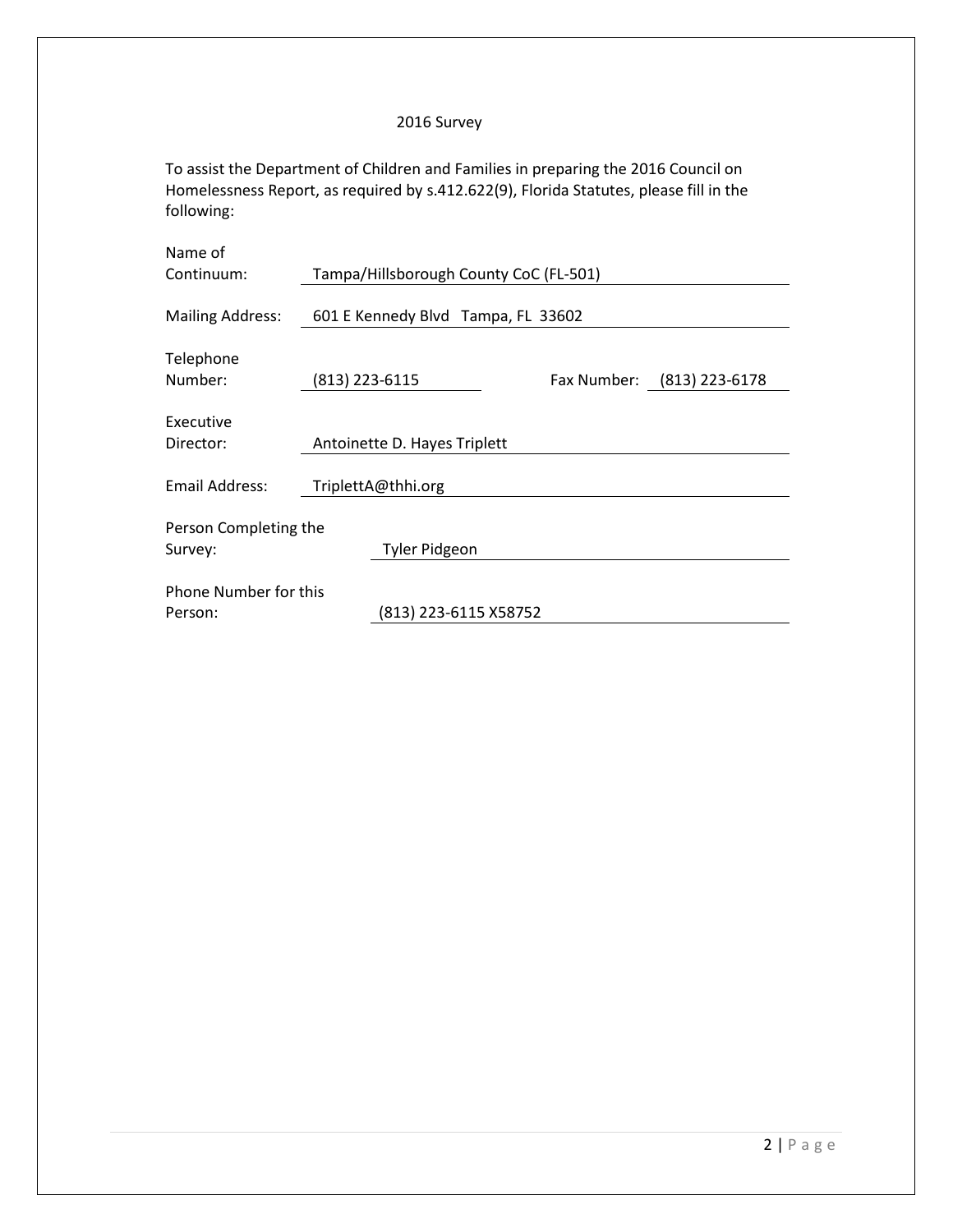#### A. Homeless Population by County

Report the total number of persons and households who are homeless on any given day for each county covered or served by your continuum in January 2016, as aggregated for your 2016 Point-in-Time submission to HUD.

#### Federal Definition: Who Should be Included in the 2016 PIT

For the Sheltered count, CoC's should include all individuals and families who meet the following criteria:

An individual or family living in a supervised publicly or privately operated shelter designed to provide temporary living arrangements, including:

- Congregate shelters;
- Hotels and motels paid for by charitable organization, or by federal, state or local government programs for low income individuals;
- Transitional housing;
- Safe Haven provider programs.

For the unsheltered count, CoC's should include all individuals or families who meet the following criteria:

An individual or family with a primary nighttime residence that is a public or private place not designed for, or ordinarily used as a regular sleeping accommodation for human beings, including:

- A car;
- Park;
- Abandoned building;
- Bus or train station;
- Airport;
- Campground.

Data Source: *(Check one.)*



January 2016 Count - conducted last 10 days of January 2016



 $X$   $\Box$  Other Date - Waiver Granted by HUD.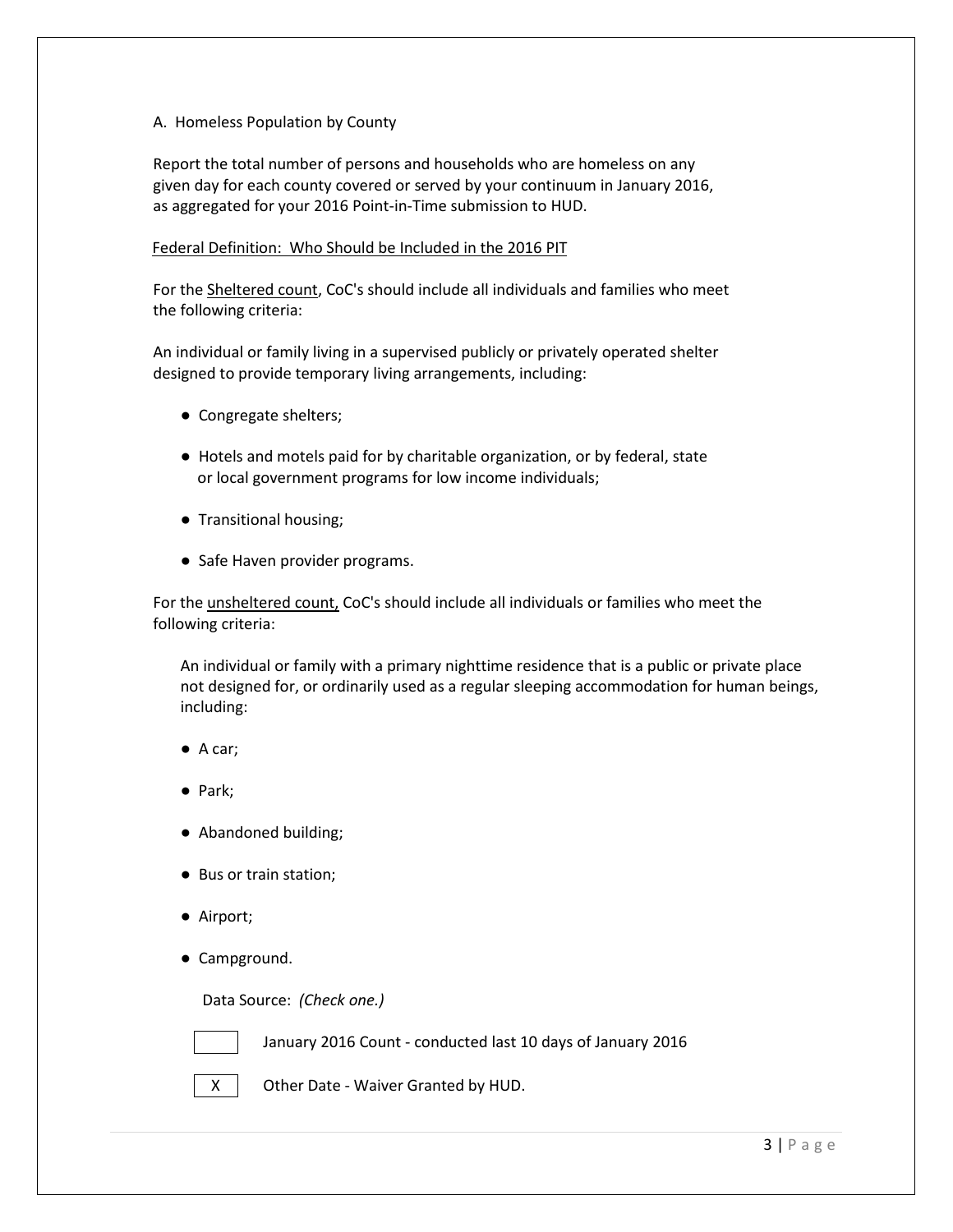### 02/25/2016 *Enter date.*

|   | Check the methods used to enumerate the homeless persons. |
|---|-----------------------------------------------------------|
|   | Point-in-time count with no interview                     |
| x | Point-in-time with interviews                             |
|   | Point-in-time plus sample interviews                      |
| x | Point-in-time plus extrapolation                          |
|   | Administrative data from providers of services            |
|   | Public places count                                       |
|   | Public places count with interviews                       |
|   | Sample of interviews                                      |
|   | Extrapolation from Point-in-time and sample of interviews |
|   | Public places count using probability sampling            |
|   | Service-based count for non-shelter services              |
| Χ | <b>HMIS</b>                                               |
|   | Other                                                     |

**\*** *Check all methods used*.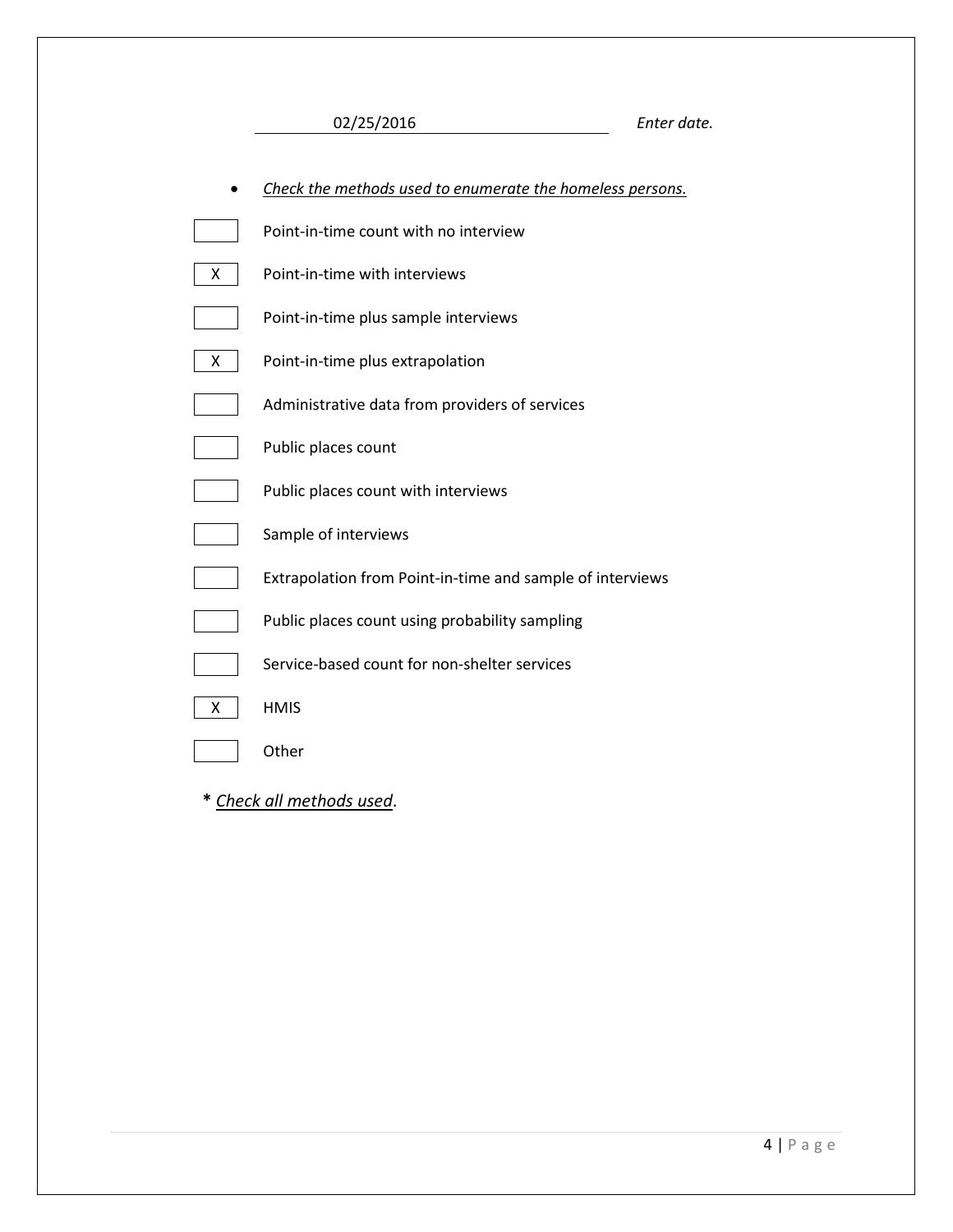2016 Count by County

OPTION 1. Conducted 2016 Sheltered and Unsheltered Count

If you conducted in 2016 BOTH the point-in-time count for the persons living in emergency sheltered situations, as well as a count of the unsheltered homeless on the street, or in places not meant for human habitation, report your results below.

| <b>County Name</b> |                     | <b>Federal/HUD Homeless Definition</b> |              |  |
|--------------------|---------------------|----------------------------------------|--------------|--|
|                    |                     | # Persons                              | # Households |  |
| 1                  | Hillsborough County | 1817                                   | 1391         |  |
| 2                  |                     |                                        |              |  |
| 3                  |                     |                                        |              |  |
| 4                  |                     |                                        |              |  |
| 5                  |                     |                                        |              |  |
| 6                  |                     |                                        |              |  |
| 7                  |                     |                                        |              |  |
|                    | <b>TOTAL</b>        | 1817                                   | 1391         |  |

|--|--|

OPTION 2. Conducted only a 2016 Sheltered Point-in-Time Count.

If you only conducted the count for the persons living in emergency shelters in 2016, please provide the summary data using the table below. Enter your 2016 sheltered count data in the appropriate columns, and also provide your 2015 unsheltered count data in the unsheltered columns.

|   |                    | # Homeless Persons       |                     | # Households             |                            |
|---|--------------------|--------------------------|---------------------|--------------------------|----------------------------|
|   | <b>County Name</b> | 2016<br><b>Sheltered</b> | 2015<br>Unsheltered | 2016<br><b>Sheltered</b> | 2015<br><b>Unsheltered</b> |
| 1 |                    |                          |                     |                          |                            |
| 2 |                    |                          |                     |                          |                            |
| 3 |                    |                          |                     |                          |                            |
| 4 |                    |                          |                     |                          |                            |
| 5 |                    |                          |                     |                          |                            |
| 6 |                    |                          |                     |                          |                            |
| 7 |                    |                          |                     |                          |                            |
| 8 |                    |                          |                     |                          |                            |
|   |                    |                          |                     |                          |                            |

TOTALS

Please complete **EITHER** Table 1, or Table 2, depending on the extent of your 2016 Point-in-Time Count.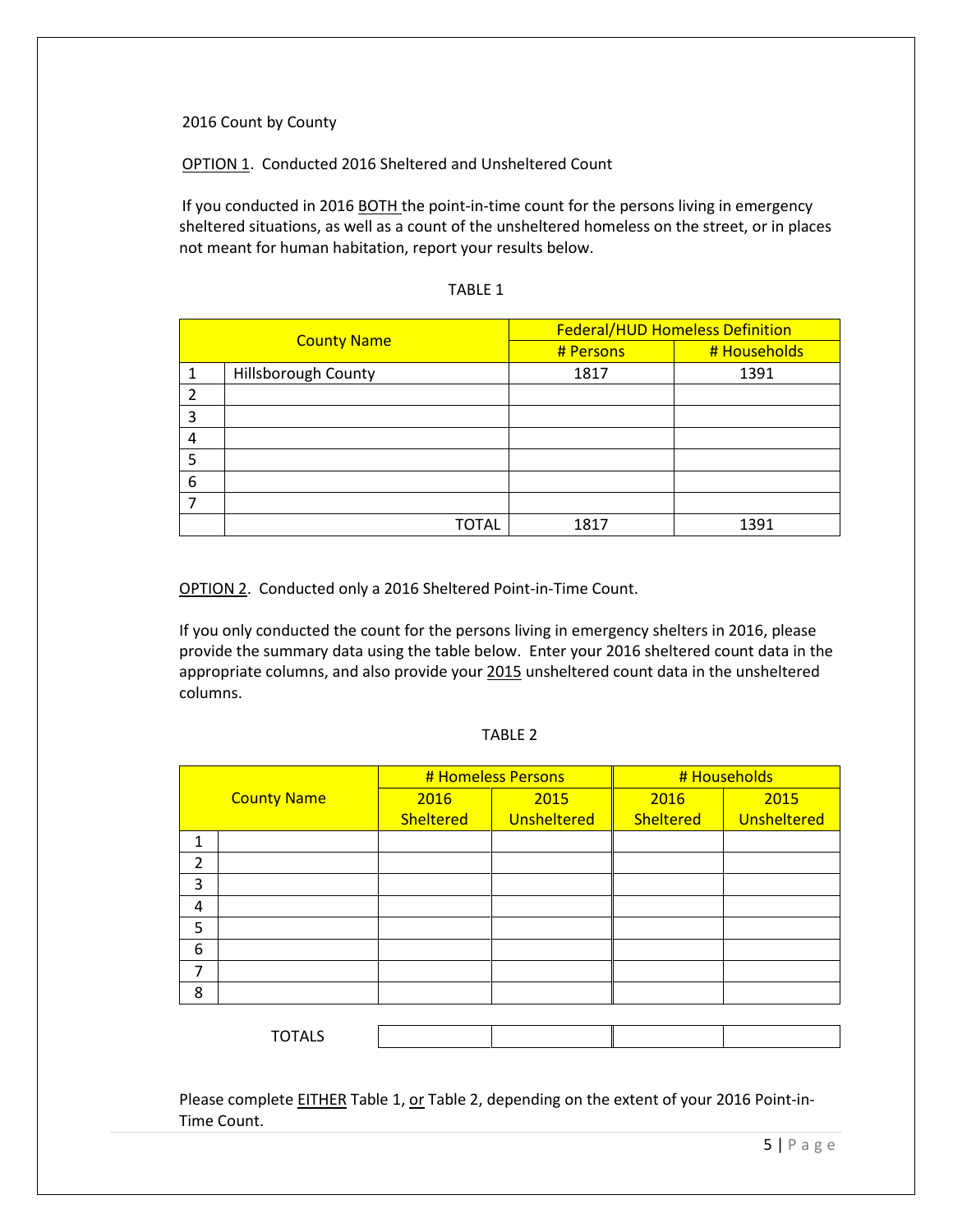#### Instructions:

For the balance of this report, please provide the data on the homeless population counted in your 2016 point-in-time count. If you only did a sheltered count, only provide the data for the 2016 sheltered homeless persons.

| <b>Data Element</b><br>Gender | <b>Total Number</b><br><b>Homeless Persons</b> | Percentage |
|-------------------------------|------------------------------------------------|------------|
| Male                          | 1130                                           | 62.19%     |
| Female                        | 687                                            | 37.81%     |
| Transgendered                 | 0                                              | 0          |
| Other                         | U                                              | 0          |
| Don't know                    | 0                                              | 0          |
| Refused                       | Ω                                              | 0          |
| <b>TOTAL</b>                  | 1817                                           | 100.0%     |

| Age                       | <b>Total Number</b><br><b>Homeless Persons</b> | Percentage |
|---------------------------|------------------------------------------------|------------|
| Persons under 18 years    | 346                                            | 19.04%     |
| Persons 18 to 24 years    | 107                                            | 5.89%      |
| Persons age 24 - 60       | 1235                                           | 67.97%     |
| Elderly $-$ over 60 years | 129                                            | 7.10%      |
| Refused                   | 0                                              | 0          |
| <b>TOTAL</b>              | 1817                                           | 100.0%     |

| <b>Ethnicity</b>        | <b>Total Number</b><br><b>Homeless Persons</b> | Percentage |
|-------------------------|------------------------------------------------|------------|
| Hispanic or Latino      | 237                                            | 13.04%     |
| Non Hispanic/Non-Latino | 1580                                           | 86.96%     |
| Don't know              | 0                                              |            |
| Refused                 | 0                                              |            |
| TOTAL                   | 1817                                           | 100.0%     |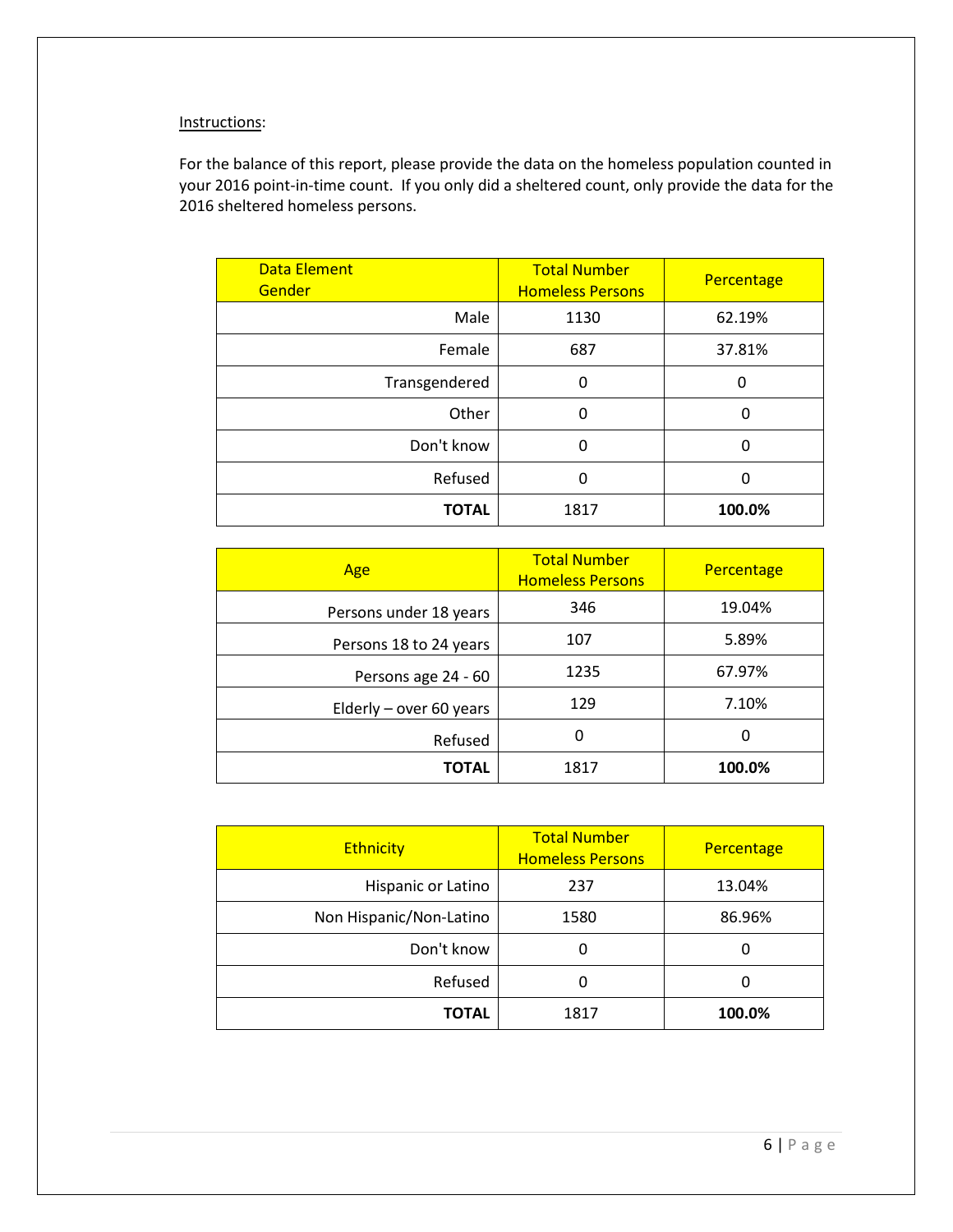| Data Element<br>Race                 | <b>Total Number</b><br><b>Homeless Persons</b> | Percentage |
|--------------------------------------|------------------------------------------------|------------|
| American Indian/<br>Alaska Native    | 29                                             | 15.96%     |
| Asian                                | 17                                             | 0.94%      |
| Black/African American               | 748                                            | 41.17%     |
| Native Hawaiian/<br>Pacific Islander | 6                                              | 0.33%      |
| White                                | 961                                            | 52.89%     |
| <b>Multiple Races</b>                | 56                                             | 3.08%      |
| Don't know                           | 0                                              | 0          |
| Refused                              | 0                                              | 0          |
| TOTAL                                | 1817                                           | 100.0%     |

| <b>Military Veteran</b><br>Served on active duty<br>in the US military | <b>Total Number</b><br><b>Homeless Persons</b> | Percentage     |
|------------------------------------------------------------------------|------------------------------------------------|----------------|
| Yes                                                                    | 181                                            | 9.96%          |
| Male                                                                   | 162                                            |                |
| Female                                                                 | 19                                             | Nøj Applicable |
| No                                                                     | 1008                                           | 55.48%         |
| Don't know                                                             | 1                                              | 0.06%          |
| Refused                                                                | 627                                            | 34.51%         |
| <b>TOTAL</b>                                                           | 1817                                           | 100.0%         |

| <b>Household Type</b>                                  | <b>Total Number</b><br><b>Homeless</b><br><b>HOUSEHOLDS</b> | Percentage |
|--------------------------------------------------------|-------------------------------------------------------------|------------|
| A. Households with at least<br>one Adult and one Child | 166                                                         | 11.93%     |
| B. Households without Children                         | 1221                                                        | 87.78%     |
| C. Households with Children Only                       | 4                                                           | 0.29%      |
| <b>TOTAL Households</b>                                | 1391                                                        | 100.0%     |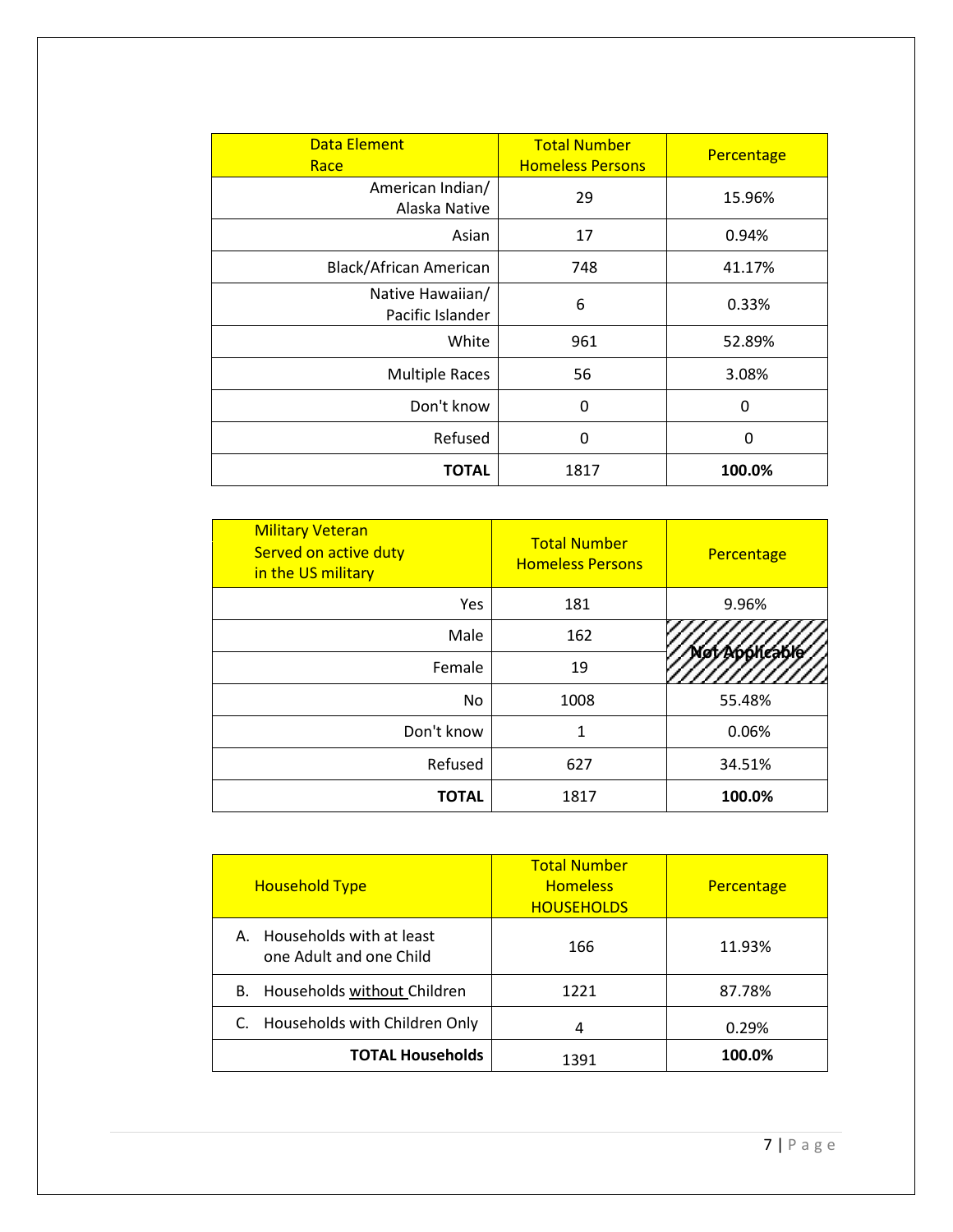| <b>Disabling Condition</b>         | <b>Total Number</b><br><b>Homeless Persons</b> | Percentage   |
|------------------------------------|------------------------------------------------|--------------|
| Yes                                | 536                                            | 29.50%       |
| No                                 | 853                                            | 46.95%       |
| Don't know                         | 23                                             | 1.27%        |
| Refused                            | 405                                            | 22.29%       |
| <b>TOTAL</b>                       | 1817                                           | 100.0%       |
|                                    |                                                |              |
| <b>Type of disabling condition</b> | <b>Total Number</b><br><b>Homeless Persons</b> | Percentage   |
| Physical                           | 364                                            |              |
| Developmental                      | 33                                             |              |
| <b>Mental Health</b>               | 280                                            | <b>AY Re</b> |
| Drug or Alcohol Addiction          | 335                                            |              |

| <b>Prior Episodes of</b><br>Homelessness in last 3 years,<br>number of separate times<br>homeless. | <b>Total Number</b><br><b>Homeless Persons</b> | Percentage |
|----------------------------------------------------------------------------------------------------|------------------------------------------------|------------|
| No Prior Episode of Homeless<br>(First time homeless)                                              | 297                                            | 22.18%     |
| One time                                                                                           | 449                                            | 33.53%     |
| $2 - 3$ times                                                                                      | 356                                            | 26.59%     |
| 4 or more times                                                                                    | 237                                            | 17.70%     |
| TOTAL                                                                                              | 1339                                           | 100.0%     |

| <b>Length of Current Homeless Episode</b> | <b>Total Number</b><br><b>Homeless Persons</b> | Percentage |
|-------------------------------------------|------------------------------------------------|------------|
| 1 week or less                            | 80                                             | 5.73%      |
| More than 1 week, less than 1 month       | 130                                            | 9.31%      |
| 1 to 3 months                             | 319                                            | 22.83%     |
| More than 3 months, less than 12 months   | 414                                            | 29.63%     |
| I year or longer                          | 454                                            | 32.50%     |
| TOTAL                                     | 1397                                           | 100.0%     |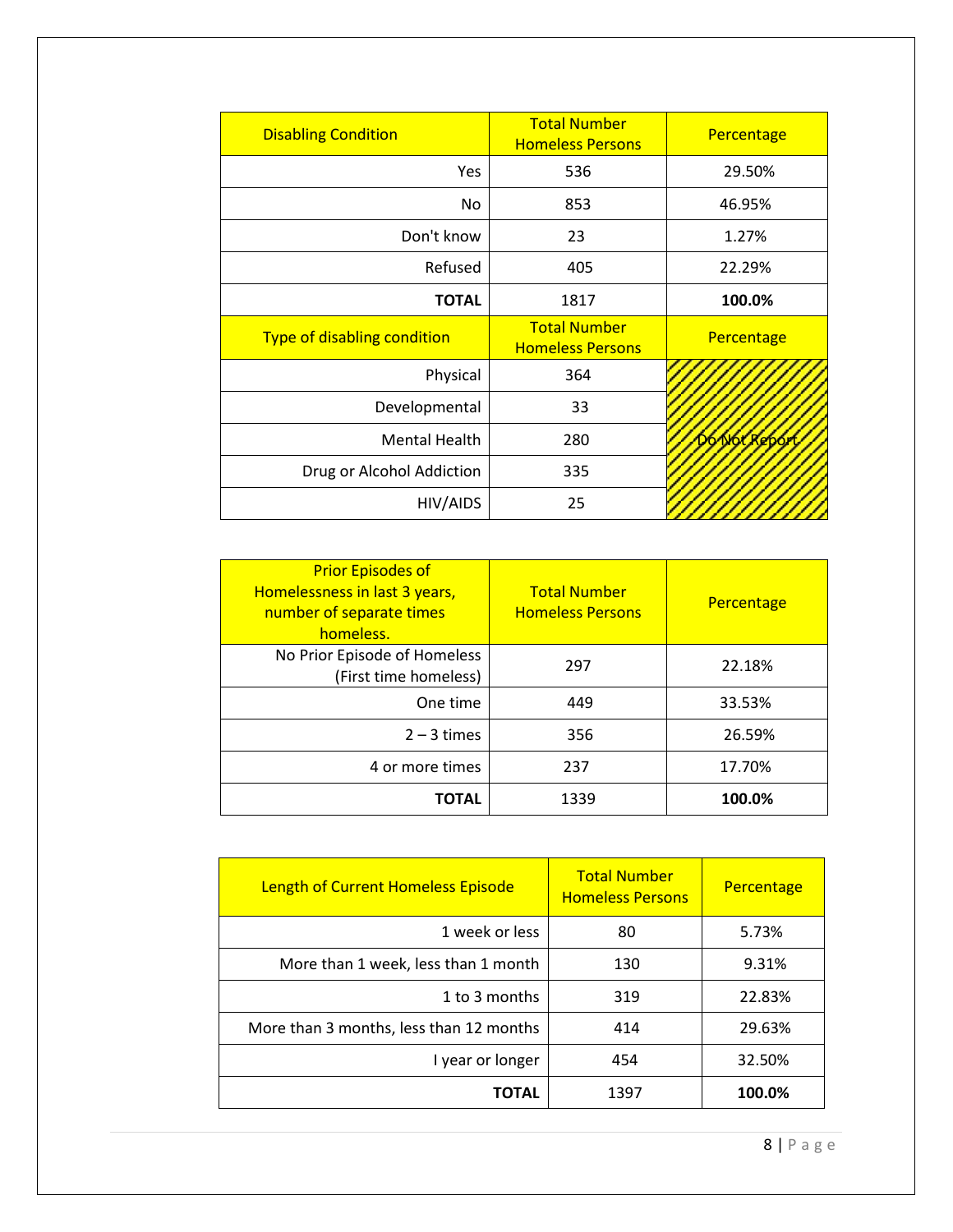| Data Element<br><b>Cause of Homelessness</b>  | <b>Total Number</b><br><b>Homeless</b><br><b>Persons</b> | Percentage |
|-----------------------------------------------|----------------------------------------------------------|------------|
| Employment/financial reasons                  | 256                                                      | 54.82%     |
| Housing Issues - Forced to relocate from home | 68                                                       | 14.56%     |
| Medical/disability problems                   | 74                                                       | 15.85%     |
| Family problems                               | 60                                                       | 12.85%     |
| Natural/other disasters                       | 4                                                        | 0.86%      |
| Recent immigration                            | 5                                                        | 1.07%      |
| ΤΟΤΑL                                         | 467                                                      | 100.0%     |

| Data Element<br>Length of Stay in the County Prior to<br><b>Becoming Homeless</b> | <b>Total Number</b><br><b>Homeless</b><br><b>Persons</b> | Percentage |
|-----------------------------------------------------------------------------------|----------------------------------------------------------|------------|
| 1 week or less                                                                    | 23                                                       | 3.89%      |
| More than 1 week, less than 1 month                                               | 17                                                       | 2.87%      |
| 1 to 3 months                                                                     | 37                                                       | 6.25%      |
| More than 3 months, less than 12 months                                           | 62                                                       | 10.47%     |
| 1 year or longer                                                                  | 453                                                      | 76.52%     |
| ΤΟΤΑL                                                                             | 592                                                      | 100.0%     |

| <b>Foster Care History</b>         | <b>Total Number</b> |            |
|------------------------------------|---------------------|------------|
|                                    | <b>Homeless</b>     | Percentage |
| Were you ever a foster care child? | <b>Persons</b>      |            |
| Yes                                | 112                 | 10.02%     |
| No                                 | 1006                | 89.98%     |
| <b>TOTAL</b>                       | 1118                | 100.0%     |

#### *Thank You!*

Please return to the Office on Homelessness at:

[Tom\\_Pierce@dcf.state.fl.us](mailto:Tom_Pierce@dcf.state.fl.us) or

Fax: 850-487-1361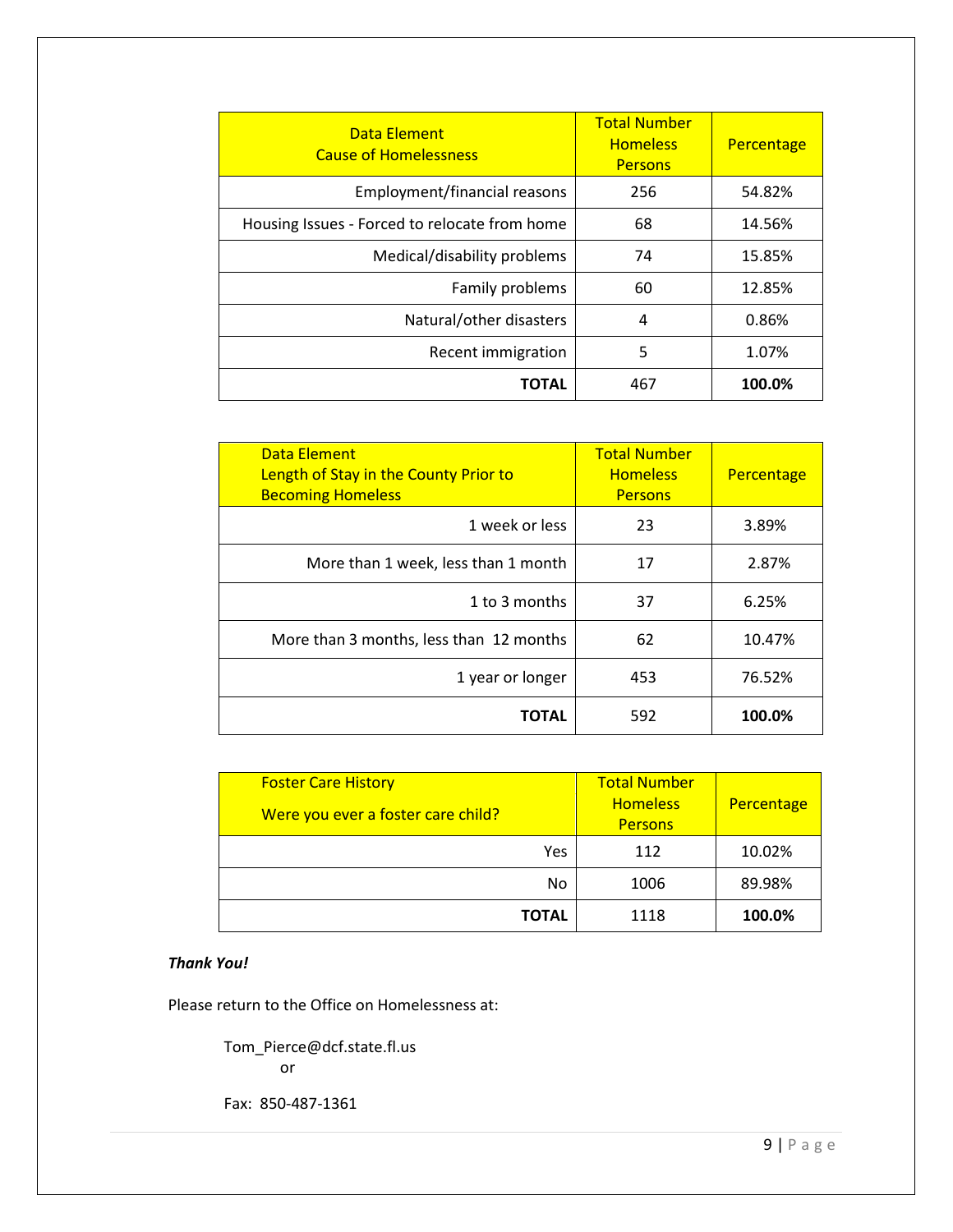|                                                              | <b>Total Overall Homeless</b>                                                                                   |          |       |                                                                                                                                                                   | <b>Overall Homeless Individuals</b> |                                                        | <b>Overall Homeless Families</b>                                           |                                                                              |      |
|--------------------------------------------------------------|-----------------------------------------------------------------------------------------------------------------|----------|-------|-------------------------------------------------------------------------------------------------------------------------------------------------------------------|-------------------------------------|--------------------------------------------------------|----------------------------------------------------------------------------|------------------------------------------------------------------------------|------|
| Year of the<br>annual Point <sup>1</sup><br>In-Time<br>Count | <b>Sheltered</b><br><b>Unsheltered</b><br><b>Total</b><br><b>Homeless</b><br><b>Homeless</b><br><b>Homeless</b> |          |       | <b>Unsheltered</b><br><b>Sheltered</b><br><b>Homeless</b><br><b>Homeless</b><br><b>Homeless</b><br><b>Individuals</b><br><b>Individuals</b><br><b>Individuals</b> |                                     | <b>Homeless</b><br><b>People in</b><br><b>Families</b> | <b>Sheltered</b><br><b>Homeless</b><br><b>People in</b><br><b>Families</b> | <b>Unsheltered</b><br><b>Homeless</b><br><b>People in</b><br><b>Families</b> |      |
|                                                              |                                                                                                                 |          |       |                                                                                                                                                                   |                                     |                                                        |                                                                            |                                                                              |      |
| 2016                                                         | 1,817                                                                                                           | 1,048    | 769   | 1,279                                                                                                                                                             | 575                                 | 704                                                    | 533                                                                        | 471                                                                          | 62   |
| <b>2015</b>                                                  | 1,931                                                                                                           | 1,175    | 756   | 1,363                                                                                                                                                             | 668                                 | 695                                                    | 568                                                                        | 507                                                                          | 61   |
| 2014                                                         | 1,944                                                                                                           | 853      | 1,091 | 1,443                                                                                                                                                             | 551                                 | 892                                                    | 501                                                                        | 302                                                                          | 199  |
| 2013                                                         | 1,909                                                                                                           | 965      | 944   | 1,326                                                                                                                                                             | 653                                 | 673                                                    | 583                                                                        | 312                                                                          | 271  |
|                                                              |                                                                                                                 |          |       |                                                                                                                                                                   |                                     |                                                        |                                                                            |                                                                              |      |
| <b>Difference</b><br>from 2015 &<br>2016                     | $-5.90\%$                                                                                                       | $-10.8%$ | 1.7%  | $-6.2%$                                                                                                                                                           | $-13.9%$                            | 1.3%                                                   | $-6.2%$                                                                    | $-7.1%$                                                                      | 1.6% |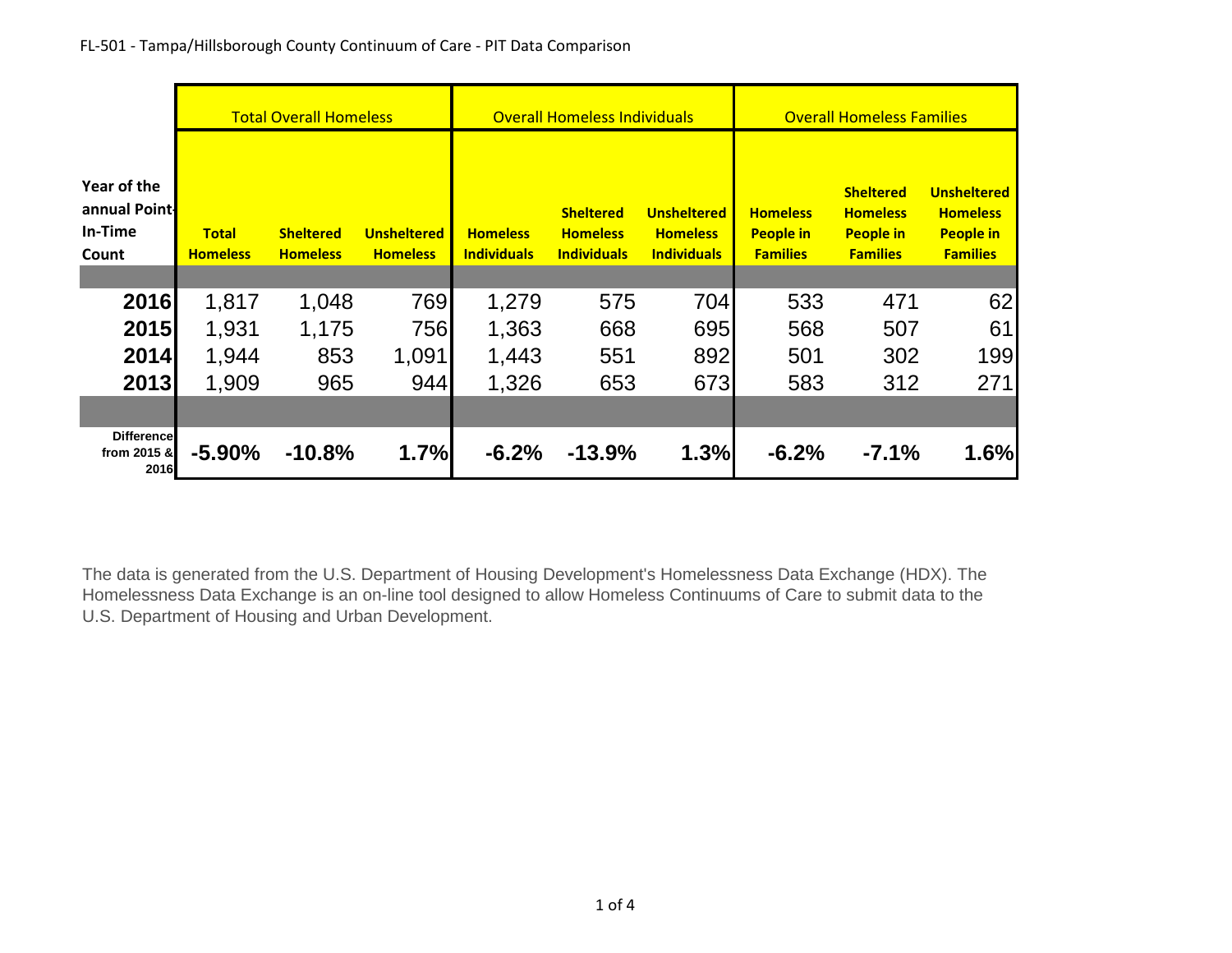|                                                         | <b>Total Overall Chronically Homeless</b>                                                                                                                         |          |          | <b>Chronically Homeless Individuals</b>                                                                                                                                                                                             |          |                                                                              | <b>Chronically Homeless Families</b>                                                             |                                                                                                    |                |
|---------------------------------------------------------|-------------------------------------------------------------------------------------------------------------------------------------------------------------------|----------|----------|-------------------------------------------------------------------------------------------------------------------------------------------------------------------------------------------------------------------------------------|----------|------------------------------------------------------------------------------|--------------------------------------------------------------------------------------------------|----------------------------------------------------------------------------------------------------|----------------|
| Year of the<br>annual<br>Point-In-<br><b>Time Count</b> | <b>Sheltered</b><br><b>Unsheltered</b><br><b>Chronically</b><br><b>Chronically</b><br><b>Chronically</b><br><b>Homeless</b><br><b>Homeless</b><br><b>Homeless</b> |          |          | <b>Sheltered</b><br><b>Unsheltered</b><br><b>Chronically</b><br><b>Chronically</b><br><b>Chronically</b><br><b>Homeless</b><br><b>Homeless</b><br><b>Homeless</b><br><b>Individuals</b><br><b>Individuals</b><br><b>Individuals</b> |          | <b>Chronically</b><br><b>Homeless</b><br><b>People in</b><br><b>Families</b> | <b>Sheltered</b><br><b>Chronically</b><br><b>Homeless</b><br><b>People in</b><br><b>Families</b> | <b>Unsheltered</b><br><b>Chronically</b><br><b>Homeless</b><br><b>People in</b><br><b>Families</b> |                |
| <b>2016</b>                                             | 254                                                                                                                                                               | 61       | 193      | 244                                                                                                                                                                                                                                 | 53       | 191                                                                          | 10                                                                                               | 8                                                                                                  | $\overline{2}$ |
| <b>2015</b>                                             | 315                                                                                                                                                               | 98       | 217      | 303                                                                                                                                                                                                                                 | 96       | 207                                                                          | 12                                                                                               | $\overline{2}$                                                                                     | 10             |
| 2014                                                    | 409                                                                                                                                                               | 30       | 379      | 326                                                                                                                                                                                                                                 | 30       | 296                                                                          | 83                                                                                               | $\overline{0}$                                                                                     | 83             |
| 2013                                                    | 506                                                                                                                                                               | 145      | 361      | 426                                                                                                                                                                                                                                 | 131      | 295                                                                          | 80                                                                                               | 14                                                                                                 | 66             |
|                                                         |                                                                                                                                                                   |          |          |                                                                                                                                                                                                                                     |          |                                                                              |                                                                                                  |                                                                                                    |                |
| <b>Difference</b><br>from 2015 &<br>2016                | $-19.4%$                                                                                                                                                          | $-37.8%$ | $-11.1%$ | $-19.5%$                                                                                                                                                                                                                            | $-44.8%$ | $-7.7%$                                                                      | $-16.7\%$                                                                                        | 300.0%                                                                                             | $-80.0%$       |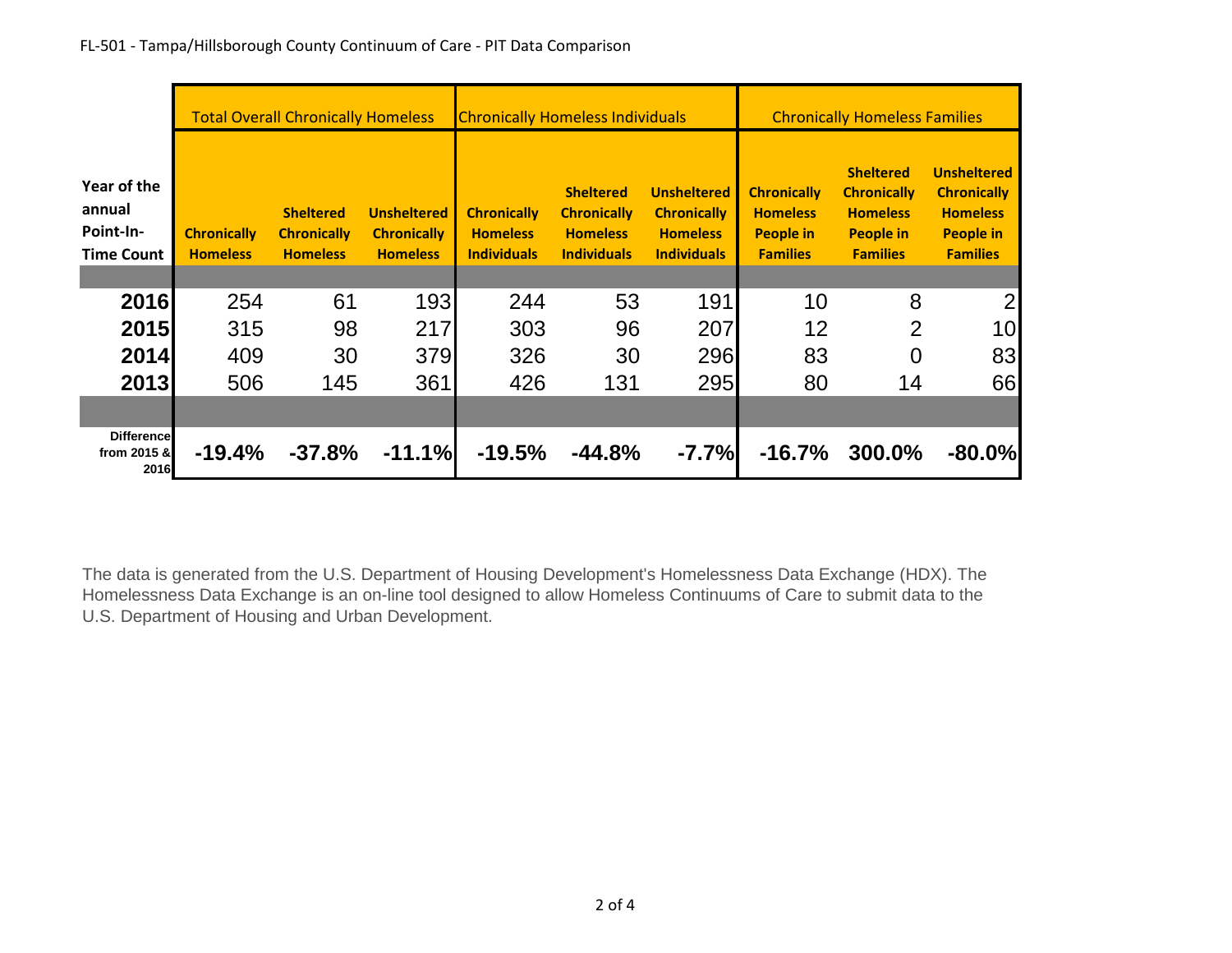|                                                         |                                    |                                                        |                                                          |                                                                          | Total Homeless Unaccompanied Youth &                                                  |                                                                                                |                                                |                                                                    |                                                                      |  |
|---------------------------------------------------------|------------------------------------|--------------------------------------------------------|----------------------------------------------------------|--------------------------------------------------------------------------|---------------------------------------------------------------------------------------|------------------------------------------------------------------------------------------------|------------------------------------------------|--------------------------------------------------------------------|----------------------------------------------------------------------|--|
|                                                         |                                    | <b>Total Homeless Veterans</b>                         |                                                          |                                                                          | Children                                                                              |                                                                                                | <b>Total Homeless Unaccompanied Children</b>   |                                                                    |                                                                      |  |
| Year of the<br>annual<br>Point-In-<br><b>Time Count</b> | <b>Homeless</b><br><b>Veterans</b> | <b>Sheltered</b><br><b>Homeless</b><br><b>Veterans</b> | <b>Unsheltered</b><br><b>Homeless</b><br><b>Veterans</b> | <b>Homeless</b><br><b>Unaccompanied</b><br><b>Youth and</b><br>Children* | <b>Sheltered</b><br><b>Homeless</b><br>Unaccompanied<br><b>Youth and</b><br>Children* | <b>Unsheltered</b><br><b>Homeless</b><br><b>Unaccompanied</b><br><b>Youth and</b><br>Children* | <b>Homeless</b><br>Unaccompanied<br>Children** | <b>Sheltered</b><br><b>Homeless</b><br>Unaccompanied<br>Children** | <b>Unsheltered</b><br><b>Homeless</b><br>Unaccompanied<br>Children** |  |
|                                                         |                                    |                                                        |                                                          |                                                                          |                                                                                       |                                                                                                |                                                |                                                                    |                                                                      |  |
| 2016                                                    | 181                                | 112                                                    | 69                                                       | 53                                                                       | 18                                                                                    | 35                                                                                             | 3                                              | $\overline{0}$                                                     | 31                                                                   |  |
| 2015                                                    | 313                                | 161                                                    | 152                                                      | 90                                                                       | 42                                                                                    | 51                                                                                             | 0                                              | $\overline{0}$                                                     | $\overline{O}$                                                       |  |
| 2014                                                    | 236                                | 110                                                    | 126                                                      | 196                                                                      | 35                                                                                    | 161                                                                                            | 0                                              | $\overline{0}$                                                     | $\overline{0}$                                                       |  |
| 2013                                                    | 170                                | 76                                                     | 94                                                       | 70                                                                       | 35                                                                                    | 35                                                                                             | 4                                              |                                                                    | 3 <sub>l</sub>                                                       |  |
|                                                         |                                    |                                                        |                                                          |                                                                          |                                                                                       |                                                                                                |                                                |                                                                    |                                                                      |  |
| <b>Difference</b><br>from 2015 &<br>2016                | $-42.2%$                           | $-30.4%$                                               | $-54.6%$                                                 | $-41.1%$                                                                 | $-57.1%$                                                                              | $-31.4%$                                                                                       |                                                | unable to calculate % change due to "0" values                     |                                                                      |  |

*\*All Unaccompanied, ages 16-24; parenting youth \*\*unaccompanied and under the age of 18*

*Note: 2015 unaccompanied youth number was updated after release of numbers to correct a data duplication error and was resubmitted to HUD*